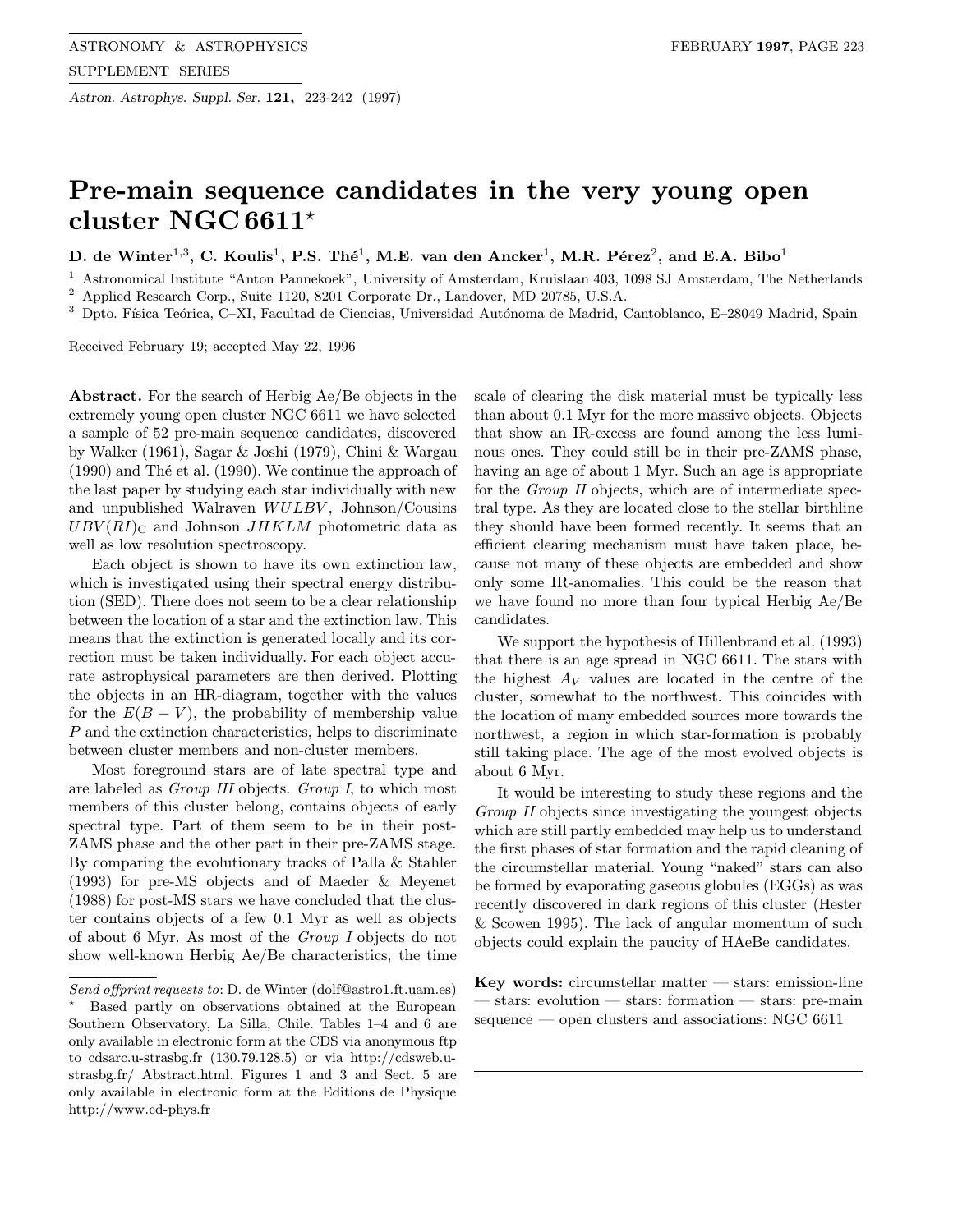#### 1. Introduction

The open cluster NGC 6611 (see Fig. 8) is located in the constellation Serpens, embedded in the Sagittarius spiral arm. It is part of the North-West of M 16 ("The Eagle Nebula"), an extensive bright emission nebulosity with a large gap in the middle of its northern side. It has a system of sharply defined dark markings (dense dust clouds) of which the most conspicuous is located at the southern side, extending inward into the centre. The nebulosity along the northern rim of this great dark marking is brighter than in the other regions.

Besides the "classical" North-West population of M 16, which we refer to as the "centre", see Figs. 7a-b, NGC 6611 is nowadays assumed to range all over the M 16 area. As M 16 is a star forming region, dark clouds obscure the stars lying behind them. When star formation is taking place the young stellar objects (YSOs) are normally first seen at the edges of dark clouds. Many embedded objects were identified in the near-IR by Hillenbrand et al. (1993) in or near the dark central regions of M 16. In a later phase of the young star a bright reflection nebula can appear. In the case of a nebulous region, such as M 16, the emitted light of these newly born stars will heat up and ionize their surrounding circumstellar (CS) material which can be seen as bright nebulae. Because the cluster NGC 6611 is indeed associated with the star forming region M 16, its stellar members must be very young.

It is also possible that these young objects are the origin of a strong radiation field of which the UV part will evaporate parts of the dark nebular regions more efficiently than other parts, causing the existence of the socalled Evaporating Gaseous Globules (EGGs, Hester & Scowen 1995). The impact of the discovery of such EGGs on the star formation (SF) process in NGC 6611 will be discussed in a subsequent paper (Pérez et al. 1997, in preparation).

For the study of pre-main sequence (PMS) stars, very young open clusters are most suitable, because: (a) all cluster members are located at about the same distance. This distance can be well determined employing the spectrophotometric method to early type members, in which the influence of individual anomalous extinction, if any, is taken into account (see The et al. 1990); (b) the foreground interstellar extinction can be determined using the early type members (which are undoubtedly true cluster members). This is necessary since the extinction in the direction of PMS objects is due to foreground as well as circumstellar material and the latter often obeys a different extinction law than the former; (c) all cluster members are young, therefore confusion with evolved objects is not to be expected.

One of the first complete studies on NGC 6611 was done by Walker (1961). He constructed the Hertzsprung-Russell Diagram (HRD) of NGC 6611 and found that it consists of a main sequence (MS) extending from O5 to

about B5, beyond which stars are lying above the MS. The photometric observations of Walker show that many of the stars in NGC 6611 are reddened by an extremely variable amount, which is roughly correlated with their position in the cluster. Northward the extinction is larger and more irregular, southward the colour excess is less.

After Walker's study many investigations followed, e.g.: Johnson & Borgman (1963), Turner (1974), Sagar & Joshi (1979), Neckel & Chini (1981), Chini & Krugel  $(1983)$ , Thé et al.  $(1990)$ . The major conclusion in these studies is that the extinction law in the star forming regions of NGC 6611 is anomalous. The importance of the anomalous extinction (caused by intracluster matter or by circumstellar dust) was recognized because of its influence on the determination of the distance to the cluster, and its effect on the astrophysical parameters of the individual stars. Consequently it will influence the conclusions regarding the evolution of the stellar members, and thus also those of the cluster itself.

Besides Walker (1961), other authors placed many objects several magnitudes above the MS, e.g. Sagar & Joshi (1979), Chini & Wargau (1990) and Hillenbrand et al. (1993). However, Chini & Wargau (1990) critically questioned whether these stars located far above the MS, are true PMS members. From their study they concluded that their 29 programme stars are in reality foreground objects. The problem of recognizing NGC 6611 field stars as true cluster members is already discussed in Thé et al. (1990). The results of a proper-motion survey and the minimum foreground extinction values are the tools for discriminating between cluster members and foreground objects. The results of these studies will be used for our programme stars together with new conclusions based on their location in the HRD of NGC 6611. Given the probable age of NGC 6611, PMS objects are expected to occur. Therefore it is unlikely that all PMS candidates are foreground stars.

The existence of PMS objects in NGC 6611 was shown more recently by Hillenbrand et al. (1993). They published a study based on  $UBV$  and  $JHK$  imaging, down to magnitude 15, over the whole field of M 16. Placing the objects in HRDs, two cluster populations were identified: the more massive ones,  $M_{\star} > 9 M_{\odot}$ , being in their post-zeroage main sequence (ZAMS) phase, and intermediate mass stars,  $3 M_{\odot} \, < M_{\star} \, < 8 M_{\odot}$ , being in their pre-ZAMS phase. From their study the cluster age was determined to be probably less than  $(2 \pm 1)$  Myr. Many objects were found to be located even further above the MS, meaning that they are just formed. In the  $JHK$  images many objects were found to be embedded. This could mean that we are actually still observing recent or even on-going star formation, which indicates a significant age spread in the cluster population. This suggestion is supported by the detection of an evolved B2.5 I star of about 30  $M_{\odot}$ . High mass star formation must also haven taken place about 6 Myr ago. As most pre-ZAMS objects studied by Hillenbrand et al. (1993) do not exhibit a near-IR excess,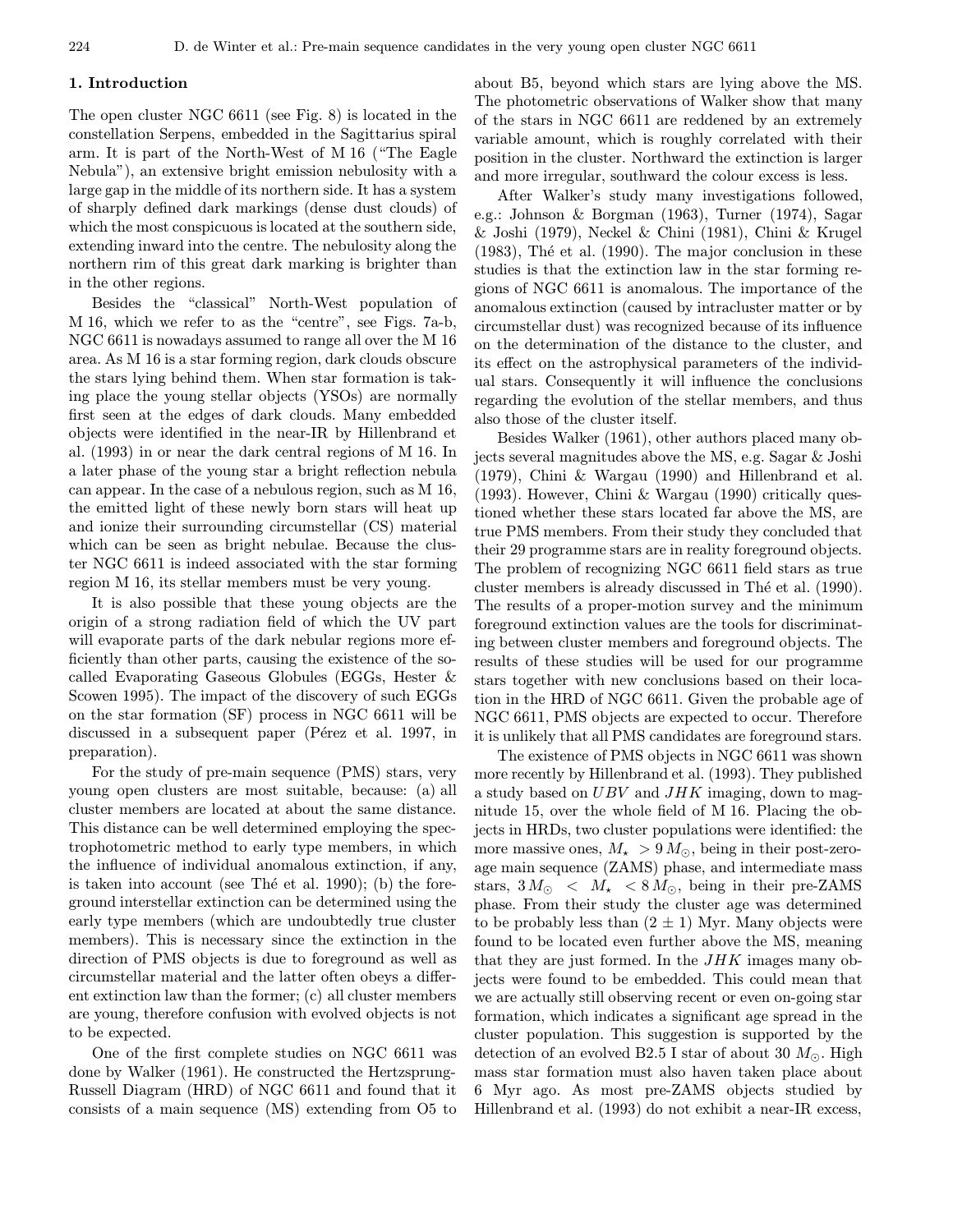which indicates the presence of an (accretion-)disk, the possible ages will put strong constraints on the disk lifetimes for intermediate mass stars.

It should be noted, however, that Hillenbrand et al. (1993) have used the non-individual approach for the different cluster members. They used colour-colour diagrams for de-reddening and for investigating the anomalous extinction. An overall  $R_V$  value of 3.75 for the anomalous extinction was derived. Therefore, the results of Hillenbrand et al. (1993) are not conclusive.

A spectral study of 73 objects was done by Hillenbrand et al. (1993) and they detected several emission line objects. Several are showing properties as Herbig Ae/Be (HAeBe) objects. Other stars have IR- and emission-line properties indicative of classical Ae/Be stars. These authors questioned whether part of the classical Ae/Be-group could actually be young, objects having a gaseous disk left-over from star formation.

In Thé et al.  $(1990)$  52 out of our 89 programme stars with a high probability of membership in NGC 6611 were studied. The selected stars are the ones not recognized as PMS candidates. They confirmed the extreme youth of NGC 6611 and used the location of several massive stars in the HR-diagram to derive an age not much more than  $5 \times 10^6$  yrs. They also demonstrated many characteristics of NGC 6611, such as the above-mentioned points (a) and (b), and determined some other important parameters. The distance of  $2.6 \pm 0.3$  kpc and the detection of individual extinction laws towards each object, rather than an average one for part of the whole cluster, are the most important ones. Intrinsic stellar parameters are then easily determined if fundamental observations, such as low-resolution spectroscopy and photometry, have been made.

In this study the PMS candidates will be investigated. The selected 49 stars are collected from those listed by Walker (1961), Sagar & Joshi (1979), Chini & Wargau  $(1990)$  and given in Thé et al.  $(1990)$ . We have put no limits for the spectral type, such as the cut-off at A0 in the study of Hillenbrand et al. (1993). In this study we also applied the individual approach. It is more extensive and detailed than the initial PMS search made by de Winter  $\&$  Thé (1991) in NGC 6611. For all the programme stars low-resolution spectral and photometric observations have been made or collected from previous studies. The spectra and spectral energy distributions are studied and a spectral type and intrinsic magnitudes are derived. This information is used to determine the extinction law for individual objects as well as their astrophysical parameters. Together with the results of our previous study (The et al. 1990), we will study the HRD of NGC 6611, the probability of the detection of Herbig Ae/Be stars in our sample, the distribution of the extinction in the field of NGC 6611 and the membership of the programme stars. Finally we will test the HAeBe candidates on typical characteristics such as the presence of an infrared excess, variability and emission lines.

## 2. Observations

## 2.1. Photometric observations

As mentioned in the introduction we have used new observations as well as older data.

The observed Walraven WULBV photometric data are presented in Table 1. They were collected in August 1985 and August 1986 with a photometer attached to the 90 cm Dutch Light Collector stationed at ESO. These observations were made through a 16". Si diaphragm, and were calibrated using standard stars published by Lub & Pel (1977) of which the data are updated.

Observations in  $UBVR<sub>C</sub>I<sub>C</sub>$ , taken during June 1983, July 1985 and August 1986, and  $JHKLM$ , made in July 1986, are listed in Tables 2 and 3. The August 1986 observations were all taken at relatively high airmass and are therefore of low quality. The equipment used for these observations is described in Thé et al. (1990).

The data from the literature are taken from: 1) Thé et al. (1990): for a number of selected PMScandidates the observations are listed and described in The et al. (1990). These observations include  $UBVR<sub>CIC</sub>$ as well as JHKLM data. In this paper different observing  $UBVR<sub>C</sub>I<sub>C</sub>$  runs were compared and no systematic differences between photoelectric data sets were found.

2) Walker (1961): only the photographic observations, taken on June 1955 with the 100-inch reflector were used. The plates contain all stars brighter than about  $V = 16.$ <sup>m</sup>. Only in some cases did the data sets appear to be useful with respect to the photoelectric observations.

3) Sagar & Joshi (1979): the observations were carried out between April 1977 and October 1978, with the 104 cm Sampurnanand reflector of the Uttar Pradesh State Observatory, India, employing standard UBV filters of the Johnson system. A minimum of two sets of observations, on different nights, were taken for each star. The averaged UBV values are taken for our purpose.

4) Chini & Wargau (1990): Johnson UBV RI data were observed with the 0.5 m telescope on Gamsberg in Namibia and with the 1.23 m telescope of the DSAZ on Calar Alto in Spain from 1978 to 1981. The JHKL data were taken with the ESO 1 m telescope on La Silla during August 1987 and with the SAAO 1.9 m telescope in Sutherland during July 1988. Their programme stars were measured at least twice in both the UBV RI and  $JHK(L)$ Johnson photometric systems. Only the averaged values are given.

5) Hillenbrand et al. (1993): all measurements were made at the Kitt Peak National Observatory (KPNO). The photometric imaging data, taken in October 1990 using a 90 cm telescope, consists of several sets of overlapping  $UBV$  optical images covering approximately 1600 arcmin<sup>2</sup>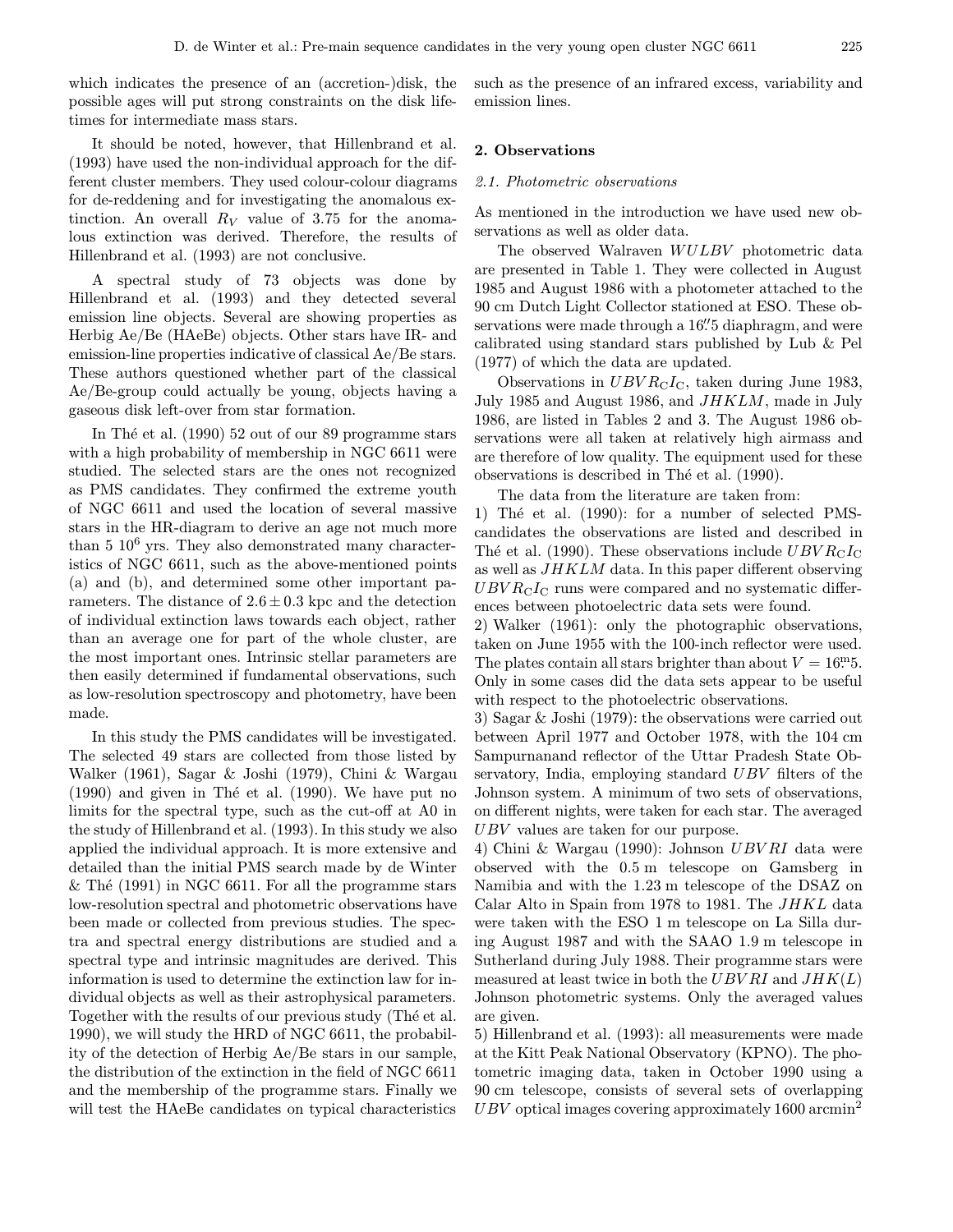centered on the cluster. Furthermore mosaicked JHK infrared images covering roughly the central 700 arcmin<sup>2</sup> of the cluster were made with the KPNO 1.3 m.

All observations of our sample stars, as derived from above studies, are listed in Table 2. In this table several data sets are clearly not in agreement with each other, e.g. the UBV data of W 494. Besides observational errors, variability can be the cause. A discussion of useful data for each object will be given in Sects. 4 and 5. A discussion of all errors involved in the observations and the averaging procedures are given by Koulis (1993).

# 2.2. Spectroscopy

For most of our programme stars a low resolution  $(172 \text{ Å mm}^{-1})$  spectrum was taken in July 1985 or July 1986 with the Image Dissector Scanner (IDS) attached to the Boller and Chivens spectrograph mounted on the ESO 1.52 m telescope. These spectra cover a spectral range from about 3700 to 7000 Å. Because the IDS data was incomplete and sometimes not well exposed, we made low dispersion  $(2 \text{ Å pixel}^{-1})$  spectra for each programme star with the ESO 1.52 m telescope in June 1992, to which a Boller and Chivens spectrograph was attached. The detector is a high resolution Ford Aerospace 2048×2048 CCD, with a pixel size of  $15\times15 \mu$ m. The dispersion of  $172 \text{ Å mm}^{-1}$  produces a usable spectral range from 4200 to  $7800$  Å.

All the IDS and CCD spectra obtained for our programme stars are given in Koulis (1993). For reasons which will be discussed in Sect. 10, we present only the CCD spectra, see Fig. 1.

#### 3. Spectral classification

A reliable spectral type for each programme star is of fundamental importance in order to obtain the accurate information about its extinction characteristics and, consequently, its location in an HR-diagram. In most previous studies only photometric spectral types were available. Such spectral types are only reliable when obtained at maximum brightness, as they can be influenced by anomalous extinction and variability. Furthermore, since photometric spectral types are not always unique, spectral observations are indispensable. However, because of the occurrence of spectral line changes in HAeBes (e.g. Grinin et al. 1994) the spectral type derived from the continuum is certainly welcome.

#### 3.1. Photometry: Two colour diagrams

Two-Colour Diagrams (TCDs) for cluster members can be used to determine the foreground extinction, to describe a probable common extinction behaviour and to estimate photometric spectral types by dereddening the observed colours to intrinsic ones if an extinction law is assumed. In Thé et al. (1990) the foreground  $E(B-V)$  for

NGC 6611 was determined to be at least  $0<sup>m</sup>5$ . We have seen from several studies that the extinction law for each star can be different. The use of a TCD to determine extinction laws for clusters like NGC 6611, as was done in Chini & Wargau (1990), is therefore not reliable. We will use TCDs of the Johnson UBV and the Walraven ULBV data to estimate the spectral types of our programme stars and to see if our objects are lying at the foreground.

#### 3.1.1. The  $B - V$  versus  $U - B$  two colour diagram

In Fig. 2 the TCD based on the  $UBV$  data is given for our programme stars. In this figure relations for luminosity classes III and V are plotted using the intrinsic  $(B - V)_0$  and  $(U - B)_0$  colours listed in Schmidt-Kaler (1982). Furthermore, the reddening slope of  $E(U B/E(B-V) = 0.72$  is indicated. This value corresponds to the normal extinction law, characterized by  $R_V$ : =  $A_V/E(B-V) = 3.1 \pm 0.1$ . Such an extinction law has also been adopted for the foreground interstellar medium (Thé et al. 1990). By dereddening the observed  $UBV$ data of a star along this line, the intersection with the intrinsic UBV relations will give us the extinction values,  $E(B - V)$  and  $E(U - B)$ . The intrinsic values are determined by:  $(B - V)_0 = (B - V) - E(B - V)$  and  $(U - B)_0 = (U - B) - E(U - B)$ . Comparing those values to the ones listed in Schmidt-Kaler's (1982) Table 12a we can derive the photometric spectral type of the star. In this method a separation in luminosity class seems to be significant only for the coolest objects.

It should be noted that in the above procedure we have used  $R_V = 3.1$  for all stars, regardless of their true  $R_V$  value. This is justified, because the reddening slope of 0.72 of the UBV system is insensitive to anomalous extinction, expressed by the  $R_V$  value. This can be shown from data of Steenman  $&$  Thé (1989 and 1991). A spectral type derived from the TCD method is, therefore, quite reliable. For each photometric data set a spectral type was derived. The ones which are consistent were averaged, resulting in the  $\langle UBV \rangle$  spectral type given in Table 4.

As can be seen from Fig. 2 the photometric spectral type can sometimes not be uniquely derived; there are two or three intersections with the ZAMS possible, resulting in several spectral types for a given star. We will remove this ambiguity using available spectra and the spectral energy distribution (SED) fits, which will be described below.

## 3.1.2. The Walraven  $[B - L]$  versus  $[B - U]$  two colour diagram

The Walraven data for our programme stars are listed in Table 1. Using these data we wish to deduce a photometric spectral type for each programme star, which can not be simply done as for the UBV data. The Walraven two-colour diagram is based on the intrinsic colours  $[B - L]$  versus  $[B - U]$ . The observed colours  $(B - U)$  and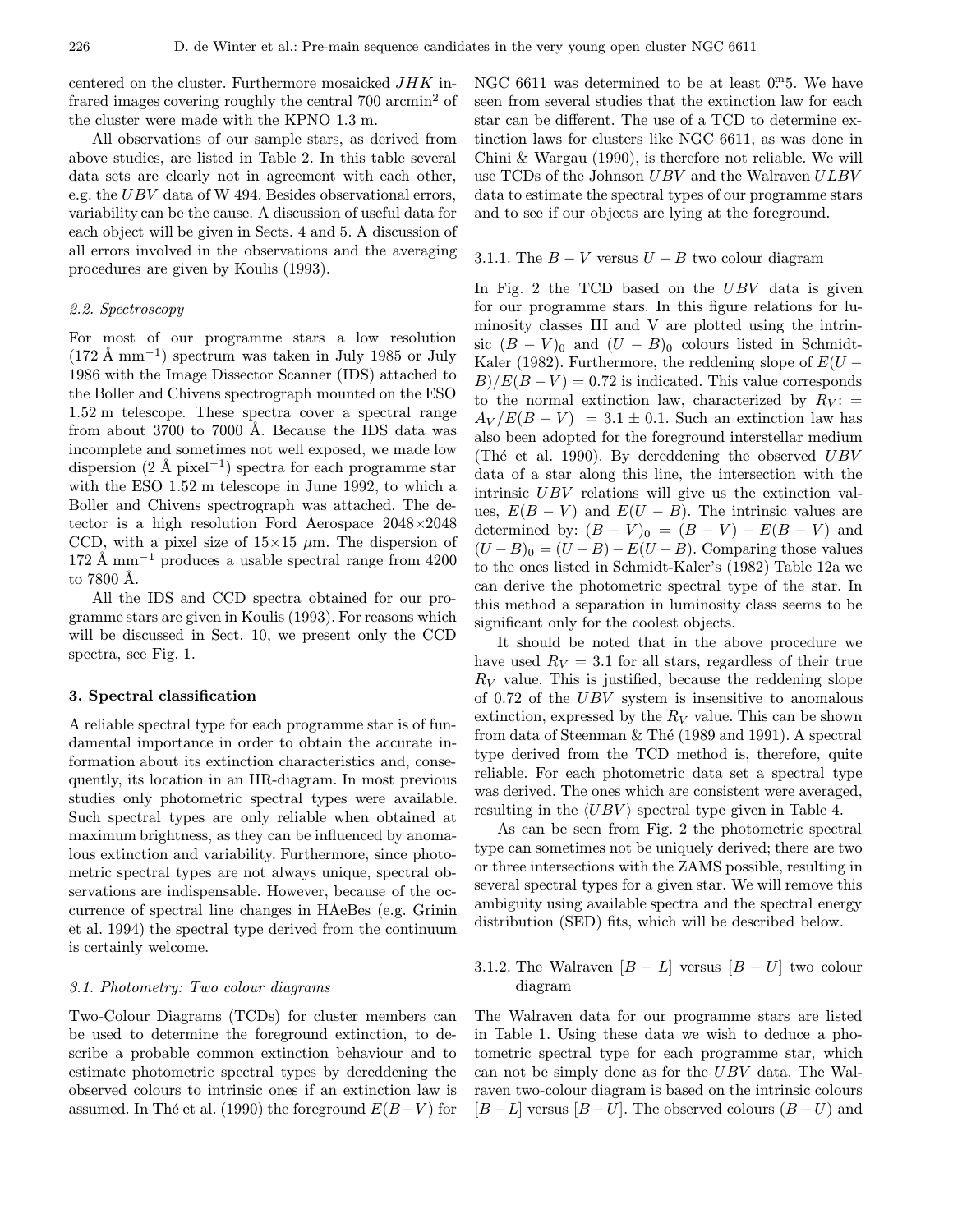

Fig. 2. The  $U - B$ ,  $B - V$  diagram for our stars in NGC 6611. The intrinsic luminosity class V relation (solid line) and the one for class III (dashed line) of Schmidt-Kaler (1982) are drawn

 $(B-L)$  can be transformed into reddening-free ones using the following relations (Brand & Wouterloot 1988):

 $[B-U] = (B-U) - 0.61 \times (V-B)$  (1)

 $[B - L] = (B - L) - 0.39 \times (V - B).$  (2)

The coefficients in these equations are the slopes of the reddening lines in the corresponding colour-colour diagrams, and depend on the reddening law (the normal extinction law has been assumed, i.e.  $R_V = A_V / E(B V$ <sub>W</sub> = 3.2, Schmidt-Kaler 1982) and the properties of the passbands. Note that  $R_V = 3.2$  for the Walraven photometric system is equivalent to  $R_V = 3.1$  for the UBV RI-Johnson photometric system.

The derivation of log  $T_{\text{eff}}$  and log g from the observed reddening-free colours is done through linear interpolation in the reddening free diagrams (Fig. 3a) of Brand  $\&$ Wouterloot (1988). Then using Table 3 of Schmidt-Kaler (1982), we find for each star its spectral type listed in Table 4.

Note that the Walraven data are not available for all programme stars (see Table 1). Note also that several faint and late type stars (for which this method is not appropriate), W266, W349, W402, W494, W525, W611 and W617, are completely out of the diagram. A few other stars (W213, W299, W469, W556 and W605) lie too far away from the intrinsic  $(T_{\text{eff}}$ ,  $\log g)$  models. For these stars no reliable photometric spectral types can be deduced.

#### 3.2. Spectroscopy: Visual - red low resolution spectra

For the spectral classification of both the IDS and the CCD spectra of our programme stars we used the spectral catalogue of Jacoby et al. (1984), which contains spectra for classes O- M and luminosity classes V, III and I, and Sect. 4 of Schmidt-Kaler (1982) in which the main spectral descriptions are given for the MK classification.

A complete description of the main criteria that were applied to classify the available spectra of our programme stars is presented by Koulis (1993). The reduced IDS spectra are presented in Appendix A of Koulis (1993). The reduced CCD spectra are given in Fig. 1. All deduced spectral types are collected in Table 4.

## 4. Spectral energy distribution

Using the stellar spectral types and the photometric observations made through the different pass-bands, we can draw spectral energy distributions (SEDs). By fitting the SED to a Kurucz (1991) model, with solar abundances, appropriate to the MK-type of the star, we obtain information concerning the correct spectral classification, the extinction at the different wavelengths and a possible IRexcess. Below we will discuss briefly the fitting procedure, the selection of the photometric data and the estimation of the Kurucz parameters.

In most cases the value  $R_V = 3.1$  can be used to correct for the extinction due to the interstellar medium. However, we have encountered objects which, after correction with  $R_V = 3.1$ , show SEDs with a small near-infrared excess. Taking into account previous studies of NGC 6611 and the characteristics of PMS stars, we assume that the existence of an infrared excess is caused, either by anomalous extinction towards the star, or, when no extinction law can be fitted easily, by the presence of circumstellar dust.

The observed magnitudes are first corrected assuming a normal interstellar extinction law. The resulting extinction-free SED is then compared with the theoretical SED model of Kurucz (1991), appropriate to the MK type of the star. When an infrared excess remains, an  $R_V$ value of one tenth higher is applied. If the infrared excess still exists, the same procedure is repeated until a best fit between the observed extinction-free SED and the Kurucz model is obtained according to the  $\chi^2$ -test. The  $R_V$  value of the best fit is then adopted. The extinction laws used in this procedure are those of Steenman  $&$  Thé (1991).

The  $\chi^2$ -test is applied to the difference between the extinction-free SED and the Kurucz model for all pass bands with wavelengths between the B passband at 0.434  $\mu$ m and the near-IR K passband at 2.2  $\mu$ m. The errors in the observed data (Koulis 1993) are taken into account in the  $\chi^2$ -test procedure. For a better accuracy, especially around the Balmer jump, we have integrated over the response curve of each filter instead of using monochromatic fluxes.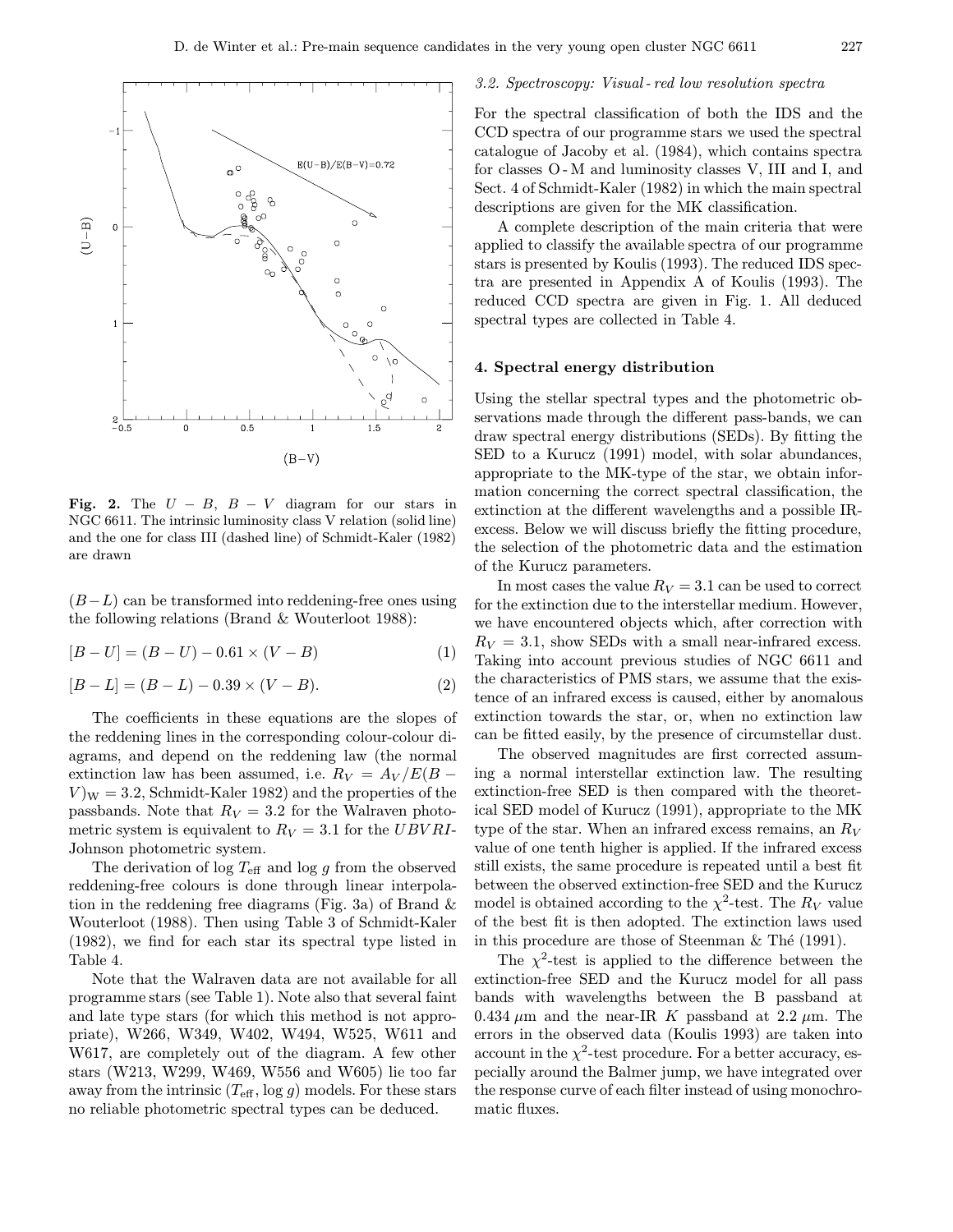# 4.1. Selection of the photometric data

From Tables 1-3 we see that in most cases multiple sets of photometric data are available. In addition, several stars display the typical HAeBe characteristic of photometric variability. The ones with a visual variability range significantly more than  $0<sup>m</sup>2$  are marked with a star in Table 7.

Because of the large amount of data that had slowly accumulated and because the differences in most of the  $UBV(RI)_{J,C}$ , Walraven and  $JHKLM$  data sets are only small, we have decided to average the data sets that appeared to be compatible, preferably with the highest intensity to acquire data at maximum light. The agreements of so many data sets indicate that we are working with reliable photometric observations. The increase of accuracy in the various photometric colours implies a more accurate determination of the colour excess, the photometric spectral type, and consequently the (possibly anomalous) extinction.

The photometric data were selected using the following criteria:

For the Walraven data in the visual we have first calculated the corresponding Johnson visual magnitudes  $V_J$ , using the relation (Pel 1987):

$$
V_{\rm J} = 6^{\rm m}886 - 2.5 \times [V_{\rm W} + 0.033 \times (V - B)_{\rm W}]. \tag{3}
$$

When a  $V_J$  agrees with the V in the  $UBV(RI)_{J,C}$  system, it is considered eligible for further use.

We used a maximum of 5 sets of UBV data per star. For some stars we had only one set of Johnson  $R_J I_J$ and/or Cousins  $R_{\rm C}I_{\rm C}$  as noted in Table 2. Of the available  $UBVRI$  data sets we only used the ones that are in mutual agreement, and for which the relative differences of the colours are minimal. A similar procedure was applied to the  $JHK(L)$  data sets, but with 3 data sets per star at most.

Before averaging the selected data sets used for the SEDs, we must note that, when averaging data of different authors, i.e. taken during different observational periods with different telescopes, different sets of filters etc., one has to take into account the systematic differences that may arise between the various observing runs. Therefore we first must correct the data from all authors with respect to our data, references 1a-c in Table 2, by adding an average systematic difference. The systematic differences, as given in Table 5, are taken from The et al. (1990) and Hillenbrand (1993), except for Chini & Wargau's data for which we calculated the correction ourselves. We also estimated the average systematic differences for the  $JHK(L)$ colours. The Walraven and  $R_{\rm C}I_{\rm C}$  data did not need a correction as they were made in one system. The same applies to the  $R_1I_1$  data of Chini & Wargau (1990).

All corrected and averaged magnitudes and colours are given in Appendix C of Koulis (1993). Table 6 lists the

accordingly derived photometric data sets which were used to construct the SED of each star.

## 4.2. Estimate of the Kurucz parameters

To fit the selected photometry to a Kurucz (1991) model, we first need to consider the best  $T_{\text{eff}}$ ,  $E(B-V)$  and log g for each object in order to select its appropriate model.

In Table 4 there are a number of spectral types that have been derived from the photometric and spectroscopic data of each star which were already in close agreement with each other. As we want one final spectral type for each star we averaged those spectral types, giving a weight of 2 to the averaged spectral type deduced spectroscopically and 1 to the averaged photometric spectral type.

Although the spectral types and therefore the  $T_{\text{eff}}$ 's are accurately known, an SED fit of the Kurucz model to the selected photometry can reveal some small modifications needed to find the correct Kurucz model. In these cases we determined a more exact  $T_{\text{eff}}$  in an iterative way.

By this final check of the stellar spectral type we determined the  $(B - V)_0$  value from Schmidt-Kaler (1989). The  $E(B-V)$  is then the difference between this  $(B-V)_0$ value and the  $(B - V)$  used in the SED.

Note that a wrong predetermination, á priori or iteratively, of the spectral type or  $T_{\text{eff}}$ , could make a foreground object seem to be a cluster member and vice versa. In NGC 6611, cluster members should have  $E(B-V)$  $0.0150$ .

A third but also very important parameter is the star's luminosity class. Although, varying the spectral type within a luminosity class will not alter the log g values very much, changing the  $log\ g$  implicitly affects the  $(B - V)$ <sup>0</sup> and therefore the  $E(B - V)$  values of the star. This parameter can, therefore, affect the cluster membership probability of a star in two different ways: (1) because it influences its  $E(B-V)$ , it could drop below 0<sup>m</sup>50, and (2) the star's position in the HRD.

## 4.3. The fits to the SEDs

Adopting the average of the selected photometric data, listed in Table 6, the average spectral type, listed in Table 4, and the above mentioned determination of the  $E(B-V)$ value, we are able to fit the SED for each programme star to a Kurucz model SED. Because of the unknown luminosity class for most objects we adopted  $log\ g = 4.0$  (luminosity class IV or V). The observed magnitudes are first corrected assuming a normal extinction law  $(R_V = 3.1)$ . The extinction-free SED is then plotted. A comparison is finally made with the theoretical SED model of Kurucz (1991), appropriate to the MK type of the star.

Although in many cases the SED can be satisfactorily fitted, several cannot. We made the next modifications to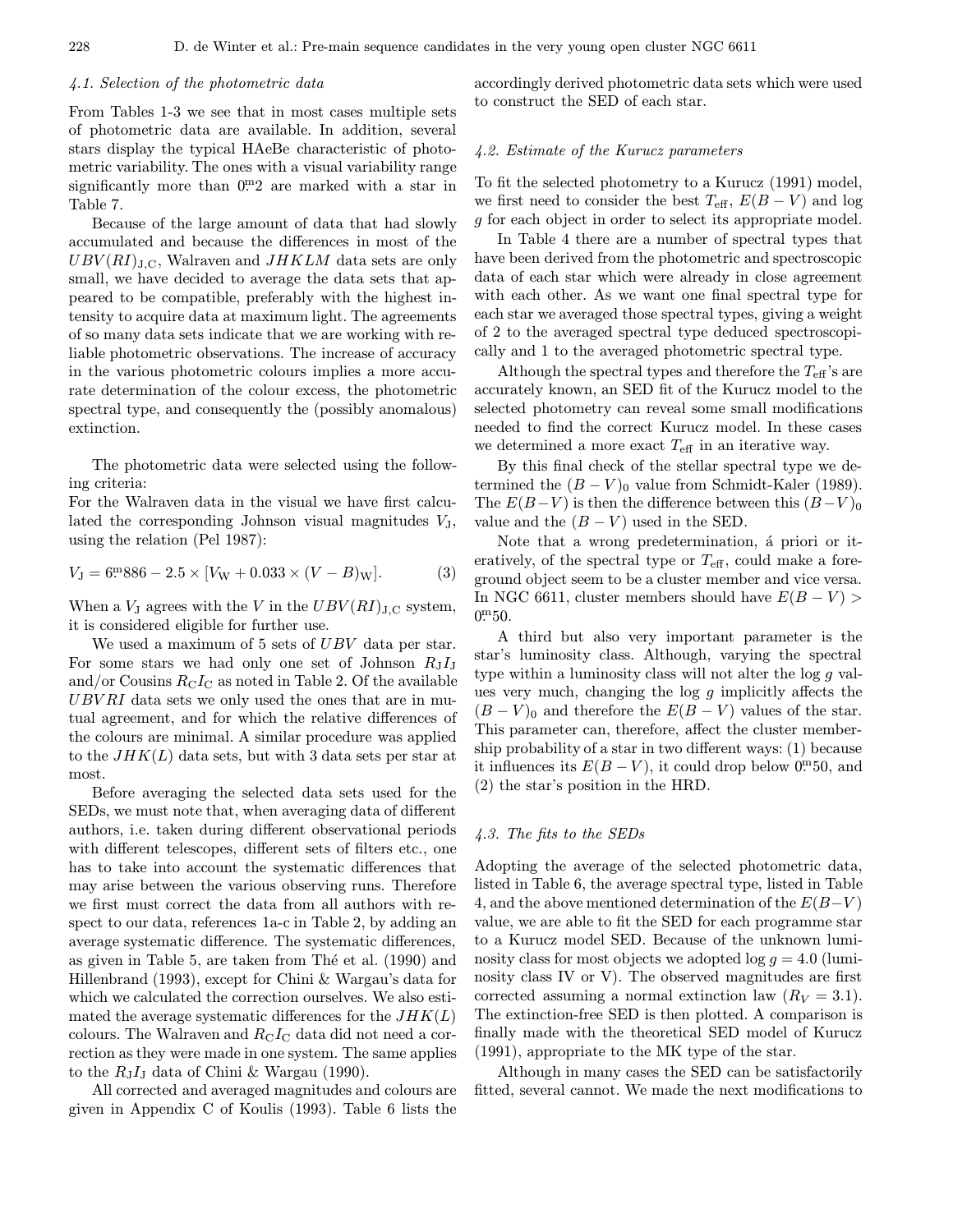**Table 5.** Systematic differences of stellar  $UBV$  and  $JHK(L)$  data in NGC 6611 for the observations taken in our programme minus those of other authors.  $n$  indicates the number of available datasets

| V                | $B-V$            | $U - B$           |   | $\boldsymbol{n}$ |
|------------------|------------------|-------------------|---|------------------|
| $-0.02 \pm 0.12$ | $-0.07 \pm 0.14$ | $0.06 + 0.14$     |   |                  |
| $-0.02 \pm 0.13$ | $-0.01 \pm 0.07$ | $-0.03 \pm 0.07$  |   | 40               |
| $0.02 \pm 0.05$  | $0.02 + 0.03$    | $-0.03 + 0.09$    |   | 9                |
| $-0.02 \pm 0.04$ | $0.02 \pm 0.01$  | $-0.014 \pm 0.01$ |   | 80               |
|                  |                  |                   |   |                  |
|                  |                  |                   |   |                  |
| $\cdot$ T        | H                | K                 | L | $\boldsymbol{n}$ |
|                  |                  |                   |   |                  |

improve the latter fits:

- 1. In case the WULBV and UBV RI photometry did not fit well, especially around the Balmer jump, we altered the temperature  $T_{\text{eff}}$  of the star.
- 2. If the fit was still not adequate and we noted a depletion in the  $JHK(LM)$  bands, we changed the luminosity class to III, II or I, which means that we lower the values of log  $g$ . Varying log  $g$  of Kurucz models will only cause significant changes for late, G-M, type objects.
- 3. In those cases where the SED fit still show a discrepancy in the near-IR we applied the  $R_V$ -fitting procedure in order to test the presence of anomalous extinction.
- 4. Some stars show a large IR-excess that can not be corrected with any reasonable anomalous extinction law. In these cases we fit a Planckian curve. If we assume circumstellar dust to be responsible for the excess, the wavelength at which the fitted Planckian-curve reaches its maximum indicates the temperature of the dust (Sect. 5.3). Note that for very high  $R_V$  values a too strong correction of the extinction in the blue and near-UV pass-bands will cause a depletion of the for extinction corrected observed SED compared to the Kurucz model fitted to the optical datapoints.

For some stars, we have to discard certain data sets which are not in mutual agreement, and reduce the reliability of the SED fitting results:

For W213(1) and W494 the *WULBV* data;

For W525 we only use the Walraven passbands  $W$  and  $U$ ; For W617 we discard the Walraven  $W$  band and the  $UBV$ reference 1b data;

For W213(2) and W267 we discard the  $R_{\rm C}$  and  $I_{\rm C}$  data; For W245 both the  $R_J I_J$  and  $R_C I_C$  have to be omitted; For W400 we discard the  $R_J I_J$  and the Walker (1961) U because it differed too much from other  $U$  observations; For W349 and W402  $I_J$  have to be ignored;

For W455  $I_{\rm C}$  is not used;

For W300 and W406 we do not use the JHK observations

as they appeared to lie far above or below the best-fit Kurucz model.

All the resulting plots are presented in Fig. 3. The final astrophysical parameters as derived and checked by the SED fits are given in Table 7.

## 5. Analysis of the SED fits

This section can be found in the electronic version at http://www.ed-phys.fr

#### 6. The Hertzsprung-Russell diagram of NGC 6611

As discussed in the previous sections, we finally obtained for each programme star a good SED fit including accurate estimates of the stellar astrophysical parameters, such as  $E(B - V)$ ,  $T_{\text{eff}}$ ,  $R_V$  and  $(B - V)_0$  values, which are collected in Table 7. With the intrinsic stellar parameters  $V_0$ and  $(B - V)_0$ , we can construct an HRD.  $V_0$  is simply estimated from the difference between the observed  $V$ , for which we used the values from the best SED fits, and  $A_V$ , with  $A_V = E(B - V) \times R_V$ .

As discussed in Sect. 5, for a few objects we have multiple possibilities in the SED fit. They will be analyzed as being separate objects. With the data of the remaining 52 objects we construct an HRD in Fig. 4. In this figure we have discriminated to  $R_V$  values by plotting different symbols: a cross for stars with  $R_V = 3.1$ , a square for stars with  $R_V > 3.1$  and circles for objects with unknown extinction characteristics: the objects which are denoted by sh.

Figure 4 also contains two stellar birthlines of Palla & Stahler (1990 and 1992), which is the boundary after which stars become optically visible when evolving towards the main sequence. The upper one is for an accretion rate on the protostar of  $\dot{M}_{\rm acc} = 10^{-4} M_{\odot} \text{ yr}^{-1}$ and the lower one for  $\dot{M}_{\rm acc} = 10^{-5} M_{\odot}$  yr<sup>-1</sup>. We have also drawn the Zero Age Main Sequence of Hillenbrand et al. (1993). The birthlines and ZAMS are recalculated from the published HRDs to our observational HRD by adopting a distance of 2.6 kpc and a luminosity class III.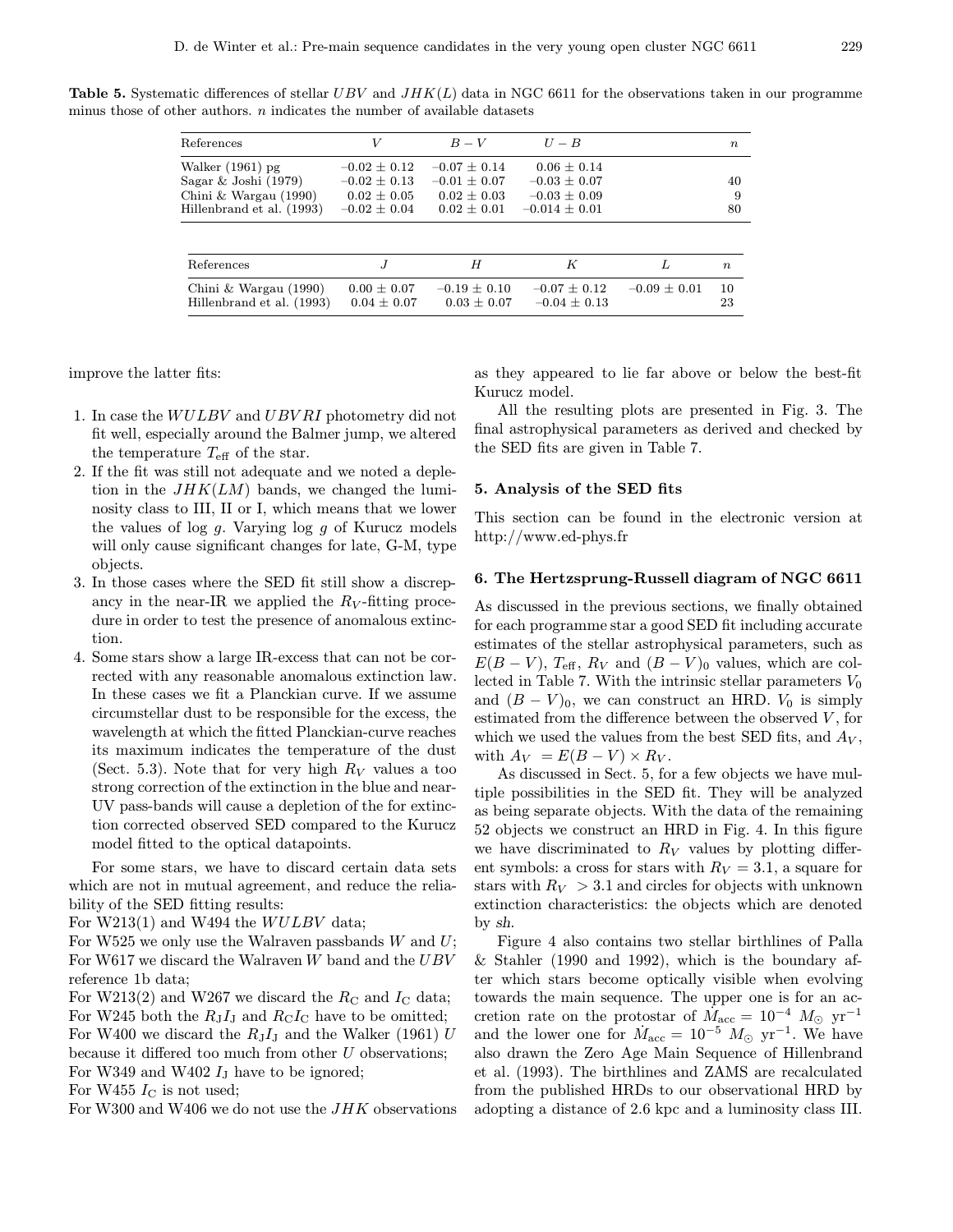**Table 7.** Physical data of stars in NGC 6611. Objects indicated by a star  $(*)$  show a visual variability range significantly larger than  $0<sup>m</sup>2$ . In the last column the probability of membership is given by the value P from Thé et al. (1990) and references therein, the values of Kamp (1974) are given between parentheses. Note that several spectral types have been adjusted to their SED fits. The luminosities given in Col. 11 are those obtained from  $M_{\text{bol}}$ , whereas those in Col. 12 are obtained from an integration over the SED (see text)

| Name                   | Sp.T.              | $R_V$        | $E(B-V)$                                | $A_V$                      | $V_0$                       | $(B - V)_{0}$                          | $log T_{\text{eff}}$ | $M_V$                           | $M_{\rm bol}$                      | $\log L_{\star}/L_{\odot}$ | $(\log L_{\star}/L_{\odot})_{\rm SED}$ | $P[\%]$         |
|------------------------|--------------------|--------------|-----------------------------------------|----------------------------|-----------------------------|----------------------------------------|----------------------|---------------------------------|------------------------------------|----------------------------|----------------------------------------|-----------------|
| W103                   | B <sub>9</sub>     | 3.10         | $0^{m}43$                               | $1^{m}33$                  | $11^{m}15$                  | $-0^{\rm m}03$                         | 4.022                | $-0^{\rm m}$ 95                 | $-1$ <sup>m</sup> 46               | 2.44                       | 2.46                                   | 90, (0)         |
| W188                   | $_{\rm B0}$        | 3.30         | $1^{m}63$                               | $5^{\rm m}38$              | 7 <sup>m</sup> 72           | $-0^{\rm m}30$                         | 4.486                | $-4\overset{m}{\cdot}38$        | $-7\overset{m}{.}54$               | 4.87                       | 4.86                                   | 87              |
| W202                   | B3                 | 3.60         | $1^{m}13$                               | $4^{\rm m}07$              | $10^{m}30$                  | $-0\overset{\text{m}}{.}20$            | 4.271                | $-1$ <sup>m</sup> 80            | $-3^{m}74$                         | 3.35                       | 3.34                                   | $\mathbf{0}$    |
| W207                   | B1                 | 3.60         | $0^{m}78$                               | $2^{\rm m}81$              | $9^{m}23$                   | $-0\overset{m}{.}26$                   | 4.405                | $-2^{\rm m}87$                  | $-5\overset{\textbf{m}}{.}57$      | 4.08                       | 4.07                                   | 88, (92)        |
| $W213(1)$ <sup>*</sup> | A7                 | 3.40         | $1^{m}27$                               | $4^{m}32$                  | $9^{m}66$                   | $0^{m}20$                              | 3.895                | $-2^{\rm m}44$                  | $-2^{\rm m}56$                     | 2.88                       | 2.91                                   |                 |
| $W213(2)$ <sup>*</sup> | F9                 | 3.40         | $1^{\rm m}01$                           | $3^{m}43$                  | $10^{m}70$                  | $0^{\rm m}55$                          | 3.786                | $-1^{\rm m}40$                  | $-1^{\rm m}57$                     | 2.48                       | 2.52                                   |                 |
| W232'                  | F8                 | 4.00         | $0^{m}39$                               | $1\overset{\text{m}}{.}56$ | $12^{m}76$                  | $0.^{\rm m}52$                         | 3.792                | $0^{\text{m}}$ 66               | $0^{\rm m}50$                      | 1.66                       | 1.57                                   |                 |
| W240                   | B8                 | 3.10         | $0^{m}67$                               | $2^{\rm m}08$              | $12^{m}47$                  | $-0^{\rm m}11$                         | 4.077                | $0^{m}37$                       | $-0^{\rm m}43$                     | 2.03                       | 2.01                                   | $\mathbf{0}$    |
| W245sh'                | B6                 | 3.10         | $0^{\rm m}92$                           | $2^{\rm m}85$              | $10^{m}77$                  | $-0^{\rm m}15$                         | 4.146                | $-1^{\rm m}33$                  | $-2^{\rm m}54$                     | 2.87                       | 2.88                                   | $\overline{0}$  |
| W262sh                 | B7                 | 3.10         | $0^{\rm m}$ 65                          | $2^{m}02$                  | $11^{m}90$                  | $-0^{\rm m}13$                         | 4.115                | $-0$ <sup>m</sup> 19            | $-1^{\rm m}21$                     | 2.34                       | 2.33                                   | 57              |
| $W266sh*$              | $_{\rm F8}$        | 3.10         | $0.^{\rm m}68$                          | $2^{\rm m}11$              | $12\overset{\text{m}}{.}23$ | $0^{\rm m}52$                          | 3.792                | $0^{\rm m}13$                   | $-0^{\rm m}03$                     | 1.87                       | 1.89                                   |                 |
| W267                   | B <sub>2</sub>     | 3.10         | $0^{m}78$                               | $2^{m}42$                  | $10^{m}71$                  | $-0^{\rm m}24$                         | 4.342                | $-1\overset{m}{\ldots}39$       | $-3^{m}74$                         | 3.35                       | 3.35                                   | 92              |
| $W273*$                | A <sub>0</sub>     | 4.80         | $0^{m}64$                               | $3^{m}07$                  | $11^{m}11$                  | $-0^{\rm m}02$                         | 3.978                | $-0\overset{\text{m}}{.}99$     | $-1$ <sup>m</sup> 29               | 2.37                       | 2.34                                   | 94              |
| W273sh'                | A <sub>0</sub>     | 3.10         | $0^{\rm m}$ 64                          | $1^{\rm m}98$              | $12^{m}20$                  | $-0^{\rm m}02$                         | 3.978                | $0^{\rm m}10$                   | $-0^{m}20$                         | 1.94                       | 2.00                                   | 94              |
| W276(1)                | B <sub>5</sub>     | 3.40         | $0^{m}74$                               | $2^{\rm m}52$              | $11^{m}21$                  | $-0$ <sup>m</sup> 17                   | 4.188                | $0^{m}89$                       | $-2^{\rm m}35$                     | 2.80                       | 2.76                                   | 89              |
| W290                   | B <sub>2</sub>     | 3.80         | $0^{m}65$                               | $2^{m}47$                  | $9^{m}66$                   | $-0^{\rm m}24$                         | 4.342                | $-2^{\rm m}44$                  | $-4^{m}79$                         | 3.77                       | 3.66                                   | 93, (18)        |
| W297                   | B1                 | 3.60         | $0^{\rm m}94$                           | $3^{m}38$                  | $9^{\rm m}49$               | $-0^{\rm m}26$                         | 4.405                | $-2^{\rm m}61$                  | $-5\frac{\text{m}}{177}$           | 4.16                       | 3.92                                   | 0, (0)          |
| W299(1)                | B6                 | 3.80         | $0^{m}83$                               | $3^{m}$ 15                 | $10^{m}99$                  | $-0^{\rm m}15$                         | 4.146                | $-\overline{1}$ <sup>m</sup> 11 | $-2^{\rm m}32$                     | 2.78                       | 2.72                                   | $\mathbf{0}$    |
| W299(1)sh              | B <sub>6</sub>     | 3.10         | $0^{m}83$                               | $2^{\rm m}57$              | $11^{m}57$                  | $-0^{\rm m}15$                         | 4.146                | $-0^{\rm m}53$                  | $-1^{m}74$                         | 2.55                       | 2.55                                   | $\mathbf{0}$    |
| W300                   | B <sub>2</sub>     | 3.10         | $0^{m}77$                               | $2^{m}39$                  | $10^{m}27$                  | $-0^{m}24$                             | 4.342                | $-1^{\rm m}83$                  | $-4^{m}18$                         | 3.53                       | 3.55                                   | (0)             |
| W306                   | B <sub>2</sub>     | 3.40         | $0^{\rm m}90$                           | $3^{m}06$                  | $9^{m}68$                   | $-0^{\rm m}24$                         | 4.342                | $-2^{\rm m}42$                  | $-4\rm{^{m}77}$                    | 3.76                       | 3.75                                   | 89, (82)        |
| $W313*$                | B <sub>4</sub>     | 3.40         | $0^{m}72$                               | $2^{\rm m}43$              | $10^{m}49$                  | $-0^{\rm m}19$                         | 4.230                | $-1^{\rm m}61$                  | $-3^{m}31$                         | 3.18                       | 3.12                                   | 81              |
| W336(2)                | B <sub>3</sub>     | 3.50         | $0^{m}69$                               | $2^{\rm m}42$              | $10^{m}85$                  | $-0^{\rm m}20$                         | 4.271                | $-1\cdot m24$                   | $-3\overset{m}{\ldots}18$          | 3.13                       | 3.11                                   | 87              |
| W339(2)                | B <sub>3</sub>     | 3.90         | $1^{m}08$                               | $4^{m}21$                  | $9^{m}55$                   | $-0^{m}20$                             | 4.271                | $-2^{\rm m}55$                  | $-4$ ."49                          | 3.65                       | 3.62                                   |                 |
| W339(2)sh              | B <sub>3</sub>     | 3.10         | $1^{\rm m}08$                           | 3 <sup>m</sup> 35          | $10^{m}41$                  | $-0^{m}20$                             | 4.271                | $-1^{\rm m}69$                  | $-3\text{m}63$                     | 3.31                       | 3.32                                   |                 |
| W349                   | G8 I               | 3.10         | $0^{m}31$                               | $0^{\rm m}96$              | $10^{m}66$                  | $1^{\rm m}14$                          | 3.663                | $-1^{\rm m}44$                  | $-1^{m}86$                         | 2.60                       | 2.98                                   | 90, (0)         |
| $W374*$                | $\rm F2$           | 4.40         | $0^{m}56$                               | $2^{m}46$                  | $10^{m}93$                  | $0^{m}35$                              | 3.838                | $-1$ <sup>m</sup> 17            | $\rm -1^{m}28$                     | 2.37                       | 2.31                                   | $\mathbf{0}$    |
| W374sh'                | F <sub>2</sub>     | 3.10         | $0^{\rm m}56$                           | $1^{m}74$                  | $11^{m}65$                  | $0^{m}35$                              | 3.838                | $-0^{\rm m}45$                  | $-0^{\rm m}56$                     | 2.08                       | 2.08                                   | $\mathbf{0}$    |
| W388*                  | B <sub>6</sub>     | 4.00         | $0^{\rm m}$ 60                          | $2^{m}40$                  | $11^{m}27$                  | $-0^{\rm m}15$                         | 4.146                | $-0^{\rm m}83$                  | $-2^{\rm m}04$                     | 2.67                       | 2.61                                   | 91              |
| W396(a)                | F9                 | 3.50         | $0^{m}64$                               | $2^{\rm m}24$              | $11^{m}74$                  | $0^{\rm m}55$                          | 3.786                | $-0^{m}36$                      | $-0^{m}53$                         | 2.07                       | 2.08                                   | $\mathbf{0}$    |
| W396(b)                | G <sub>2</sub>     | 3.70         | $0^{\rm m}56$                           | $2^{\rm m}07$              | $11^{m}91$                  | $0^{\rm m}$ 63                         | 3.768                | $-0$ <sup>m</sup> 19            | $-0\overset{\text{m}}{\ldots}39$   | 2.01                       | 2.03                                   | $\mathbf{0}$    |
| W400                   | B8                 | 4.00         | $0^{m}73$                               | $2^{\rm m}92$              | 9 <sup>m</sup> 92           | $-0^{\rm m}$ 11                        | 4.077                | $-2^{\rm m}18$                  | $-2^{\rm m}98$                     | 3.05                       | 3.01                                   | 93, (0)         |
| W402                   | G9 III             | 3.10         | $0^{\rm m}51$                           | $1^{m}58$                  | 9 <sup>m</sup> 92           | $0$ <sup>m</sup> 97                    | 3.683                | $-2^{\rm m}18$                  | $-2^{\rm m}64$                     | 2.91                       | 2.91                                   | 64, (0)         |
| W406                   | K0 III             | 3.10         | $0.^{\rm m}88$                          | $2^{m}73$                  | $8^{\rm m}96$               | $1^{m}00$                              | 3.676                | $-3^{m}14$<br>$-0^{m}31$        | $-3\cdot 64$                       | 3.31                       | 3.33                                   | 0, (0)          |
| W411                   | K5 III             | 3.10         | $0^{\rm m}10$                           | $0^{\rm m}31$              | 11 <sup>m</sup> 79          | $1^{\rm m}50$                          | 3.596                | $-1^{m}75$                      | $-1^{\rm m}33$                     | 2.39                       | 2.49                                   | 66, (85)        |
| W440(1)                | G <sub>9</sub>     | 3.10         | $0^{m}61$                               | $1^{m}89$<br>$2^{\rm m}33$ | $10^{m}35$<br>$9.5^{m}74$   | $0^{m}78$<br>$-0^{\rm m}13$            | 3.733                | $-2^{\rm m}36$                  | $-2^{\rm m}11$<br>$-3^{m}38$       | 2.70                       | 2.65                                   | 0, (0)          |
| W455                   | B7                 | 3.10         | $0^{m}75$                               | $2^{m}21$                  | $8^{m}48$                   |                                        | 4.115                | $-3^{m}62$                      |                                    | 3.21                       | 3.17                                   | 7, (0)          |
| W469                   | B <sub>2</sub>     | 3.40         | $0\rlap{.}^{\mathrm{m}}65$<br>$0^{m}61$ | $1^{m88}$                  | 9 <sup>m</sup> 07           | $-0\overset{m}{.}24$<br>$-0^{\rm m}18$ | 4.342                | $-3^{m}02$                      | $-5\text{m}97$<br>$-4\cdot 60$     | 4.24                       | 4.22                                   | 94, (91)        |
| W483                   | B4.5               | 3.10         | $0^{m}64$                               | $1^{\rm m}$ 98             | $10^{m}42$                  | $-0^{\rm m}13$                         | 4.209                | $\rm -1^{m}68$                  | $-2^{m}70$                         | 3.70                       | 3.67                                   | 93, (93)        |
| W484                   | B7                 | 3.10         | $0^{\rm m}59$                           | $1^{m}95$                  | $9^{m}60$                   | $-0^{m}13$                             | 4.115                | $-2^{m}50$                      | $-3^{m}52$                         | 2.94                       | 2.96                                   | 94, (0)         |
| W489<br>$W494sh*$      | B7<br>B6           | 3.30<br>3.10 | $0^{m}73$                               | $2^{m}26$                  | $11^{m}53$                  | $-0^{\rm m}15$                         | 4.115<br>4.146       | $-0^{\rm m}57$                  |                                    | 3.26                       | 3.23                                   | 93, (91)        |
| $W500*$                | B6                 | 3.10         | $0^{\rm m}$ 60                          | $1^{m}86$                  | 9 <sup>m</sup> 39           | $-0^{\rm m}15$                         | 4.146                | $-2^{m71}$                      | $-1$ <sup>m</sup> 78<br>$-3^{m}92$ | 2.57<br>3.42               | 2.59<br>3.42                           | 94, (82)        |
| W504                   | B <sub>5</sub>     | 3.10         | $0^{\rm m}56$                           | $1^{\rm m}$ 74             | $11^{m}05$                  | $-0^{\rm m}10$                         | 4.133                | $-1^{\rm m}05$                  | $-2^{\rm m}00$                     | 2.66                       | 2.76                                   | 92, (0)         |
| W520                   | B5                 | 3.10         | $0^{m}63$                               | $1^{\rm m}95$              | $9^{m}70$                   | $-0^{m}17$                             | 4.188                | $-2^{\rm m}40$                  | $-3^{m}86$                         | 3.40                       | 3.36                                   |                 |
| $W525*$                | K5 III             | 3.10         | $0^{m}33$                               | $1^{\rm m}02$              | $12^{m}03$                  | $1^{\rm m}_{\cdot}50$                  | 3.596                | $-0^{m}07$                      | $-1^{\rm m}09$                     | 2.29                       | 2.26                                   | 94, (7)         |
| $W534*$                | K <sub>2</sub> III | 3.10         | $0^{m}25$                               | $0^{m}78$                  | $12\overset{\text{m}}{.}08$ | $1^{\rm m}16$                          | 3.646                | $-0\overset{\text{m}}{.}02$     | $-0^{\rm m}$ 63                    | 2.11                       | 2.15                                   | (75)<br>0, (88) |
| W536                   | B1                 | 3.50         | $0^{\rm m}60$                           | $2^{m}10$                  | $9^{\rm m}32$               | $-0^{m}26$                             | 4.405                | $-2^{m}78$                      | $-5\cdot m48$                      | 4.05                       | 4.01                                   | 94, (92)        |
| W556                   | B <sub>2</sub>     | 3.30         | $1^{m}43$                               | $4^{m}72$                  | $5^{m}26$                   | $-0^{\rm m}24$                         | 4.342                | $-6\overset{\text{m}}{.}84$     | $-9$ <sup>m</sup> 19               | 5.53                       | 5.53                                   | 93, (43)        |
| W559                   | <b>B5.5</b>        | 3.40         | $0^{m}75$                               | $2^{\rm m}55$              | 9 <sup>m</sup> 01           | $-0^{\rm m}15$                         | 4.167                | $-3^{m}09$                      | $-4^{m}43$                         | 3.63                       | 3.59                                   | (83)            |
| W599                   | G9                 | 3.10         | $0^{\rm m}55$                           | $1^{m}71$                  | $8^{\rm m}43$               | $0^{m}78$                              | 3.733                | $-3\text{\textdegree}566$       | $-4^{m}02$                         | 3.46                       | 3.39                                   | 90, (83)        |
| W601                   | <b>B1.5</b>        | 3.50         | $0^{m}60$                               | 2 <sup>m</sup> 10          | $8^{m}56$                   | $-0^{\rm m}25$                         | 4.374                | $-3\overset{\text{m}}{.}54$     | $-6^{m}07$                         | 4.28                       | 4.27                                   | 93              |
| $W605sh*$              | $_{\rm G2}$        | 3.10         | $0^{m}19$                               | $0^{\rm m}59$              | $11^{m}60$                  | $0^{m}63$                              | 3.768                | $-0^{\mathrm{m}}50$             | $-0^{m}70$                         | 2.14                       | 2.14                                   | (92)            |
| W606                   | G9                 | 3.10         | $0^{m}48$                               | $1^{\rm m}49$              | $9^{\rm m}03$               | $0^{m}78$                              | 3.733                | $-3^{m}07$                      | $-3^{\rm m}43$                     | 3.23                       | 3.18                                   | (0)             |
| W611                   | G8                 | 3.10         | $0^{\rm m}91$                           | $2^{m}82$                  | $9^{m}$ 17                  | $0^{m}74$                              | 3.746                | $-2^{\rm m}93$                  | $-3\overset{\text{m}}{.}33$        | 3.19                       | 3.09                                   | (13)            |
| W614                   | B9                 | 3.10         | $0^{m}71$                               | $2^{m}20$                  | $10^{m}12$                  | $-0^{\rm m}07$                         | 4.022                | $-1\overset{\text{m}}{.}98$     | $-2^{\rm m}49$                     | 2.85                       | 2.84                                   | (89)            |
| $W617*$                | K5                 | 3.10         | $0^{\rm m}41$                           | $1^{m}27$                  | $11^{m}02$                  | $1^{\rm m}15$                          | 3.638                | $-1^{\rm m}08$                  | $-1^{\rm m}80$                     | 2.58                       | 2.47                                   | (73)            |

From Fig. 4 it is evident that the distance modulus corresponding to a distance of 2.6 kpc seems to be appropriate also for the PMS sample. We therefore conclude that this estimate is correct.

Before discussing the cluster membership of the sample of objects, we will first analyze one of the main criteria for this: the HRD. We start with the assumption that all the

From the location of our 52 PMS candidates in the HRD, Fig. 4, we can separate three groups: Group I are all early-type stars,  $(B - V)_0 < \sim 0$ <sup>m</sup>1, and lie between the MS and one of the stellar birthlines. Group II

contain the stars of intermediate spectral types,  $\sim$  0<sup>m</sup>3

programme stars are located at the same cluster distance.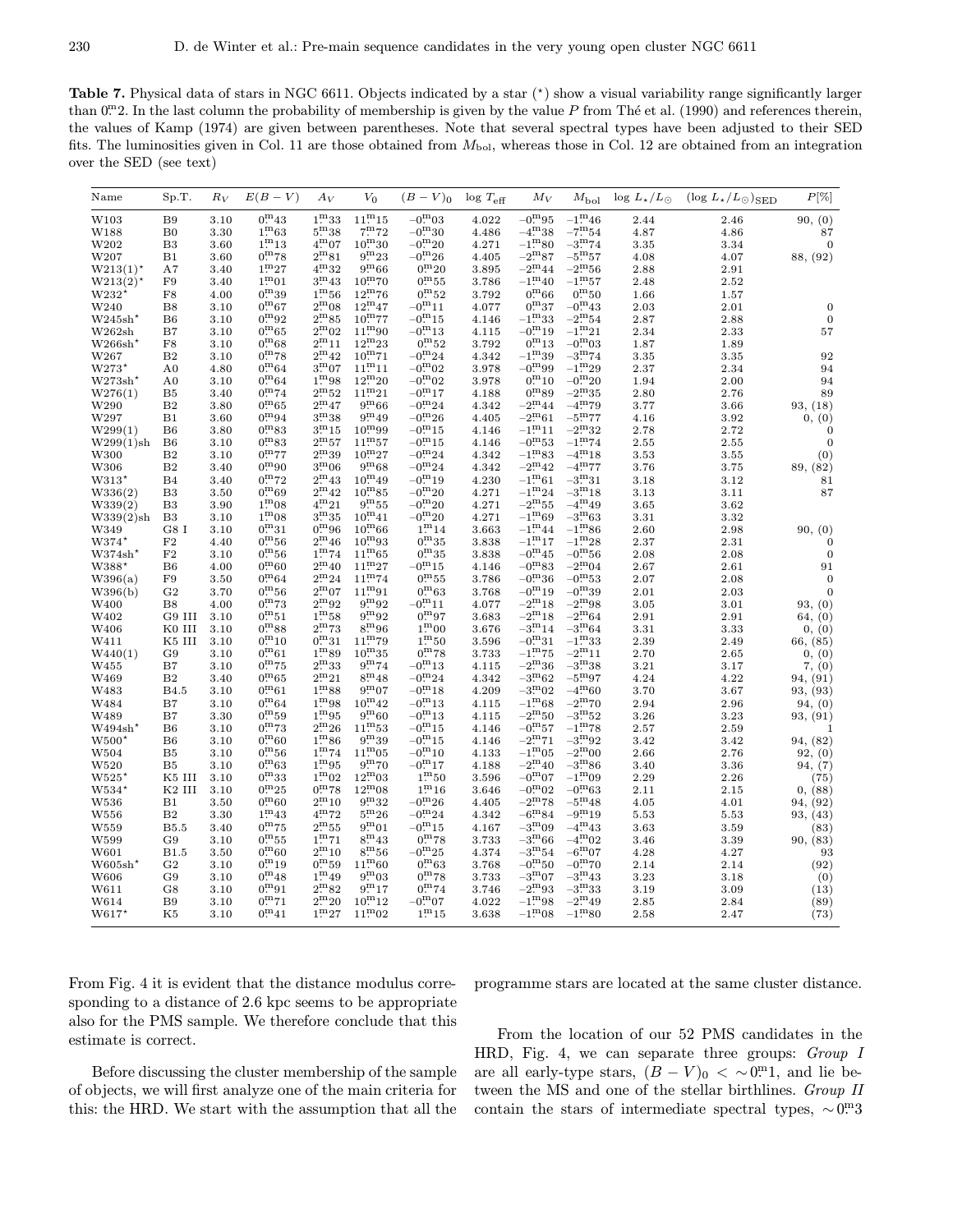

Fig. 4. The  $V_0$ ,  $(B - V)_0$  diagram for our programme stars in NGC 6611. The data points plotted as  $\times$  are of stars with  $R_V =$ 3.1; those as  $\Box$  with  $R_V > 3.1$  and those as  $\Diamond$  are for stars with an IR-excess probably due to circumstellar dust radiation. The Groups I:  $(B - V)_0 < \sim 0^{m} 1$ ; II:  $\sim 0^{m} 3 < (B - V)_0 < \sim 0^{m} 7$ ; and III:  $(B - V)_0 > \sim 0.^{m}$  are clearly separated

 $<$   $(B - V)_0$  < ~0. They are located near or just to the right of the upper stellar birthline. Group III consists of the late-type stars with  $(B - V)_0 > \sim 0.047$ , which are located far to the right and/or far above the stellar birthline. We shall discuss now each group separately.

#### Group I

The early-type stars, the majority of our sample, fit nicely to the MS as derived by Thé et al. (1990) or to the ZAMS of Hillenbrand et al. (1993), or lie somewhat to the right of it. However, located to the right of the ZAMS we find the more luminous stars more frequently than the lower luminosity ones. This can be easily understood if we accept that several of these massive stars are already moving away from the ZAMS, to become post-MS stars.

The early-type stars at the lower end of the MS are remarkable. We find that 4 out of 5 of the early-type stars located in this part of the HRD have a strong near-IRexcess, probably due to dust. Although these objects are located near the ZAMS, they can still be young enough to belong to the HAeBe group. Furthermore, we see that for Group I stars there is no dependency of the  $R_V$  value for their location in the HRD.

#### Group II

From this very interesting group none seem to have "normal" IR properties, either they have large  $R_V$  values or they are probably surrounded by dust. Although these objects are located to the right of the birthline for large accretion rates one can not discard them as not being PMS if they are cluster members. As shown by Palla & Stahler (1993) and in Fig. 4, it could be possible that if we change the accretion rate the location of a birthline could shift (it is discussed by Lamers et al. 1996, in preparation, that this can also happen by changing the metallicity of a star). For an accretion rate  $(M_{\text{acc}} > 10^{-4} M_{\odot} \text{ yr}^{-1})$  the Group II objects can be visible in their PMS phase.

## Group III

All stars in this group have a normal extinction law, are located far to the right the birthline, are of very late spectral type and are relatively luminous if we place them at the cluster distance. The objects in this group are those objects for which Chini & Wargau (1990) concluded that late-type stars are foreground objects. However, we have shown here (see *Group II*) that we must discriminate between two types of late-type objects, depending on their IR properties and their location in the HRD.

The exceptional but interesting location of the star at  $(B - V)_0 = 0$ <sup>m</sup>20, is the star W213(1). The classification of this star used in option W213(2) is probably most appropriate one (see Table 7 and Sect. 7.2).

From Fig. 4 we encounter a major problem: where are the stars that approach the ZAMS?, or in other words: "where are the late A-type and F-type PMS objects?" We return to this interesting problem later.

In order to make this discussion more conclusive, we first discuss the probabilities of cluster membership for the programme stars. After which we discuss the extinction characteristics of the cluster field. Subsequently, conclusions are drawn in combination with the properties of the HRDs.

## 7. Membership criteria

Differentiating field stars from cluster members is crucial, but it is a quite complex problem. Tools to assist in separating them, are the  $E(B-V)$  and probabilities of membership  $(P)$  derived from proper motion studies (The et al. 1990). In this study, we add the location of an object in the HRD as a criterion of membership (see Fig. 5). This is because the assumed stellar evolutionary status for each star can be compared to the age of NGC 6611 of 5 Myr or less. The resulting probability of membership, P for most objects are listed in Table 7. Note that such values are not always indicative to distinguish between cluster members and non-members. The proper motion of a star can be influenced by nearby cluster members, binarity, or by its formation process.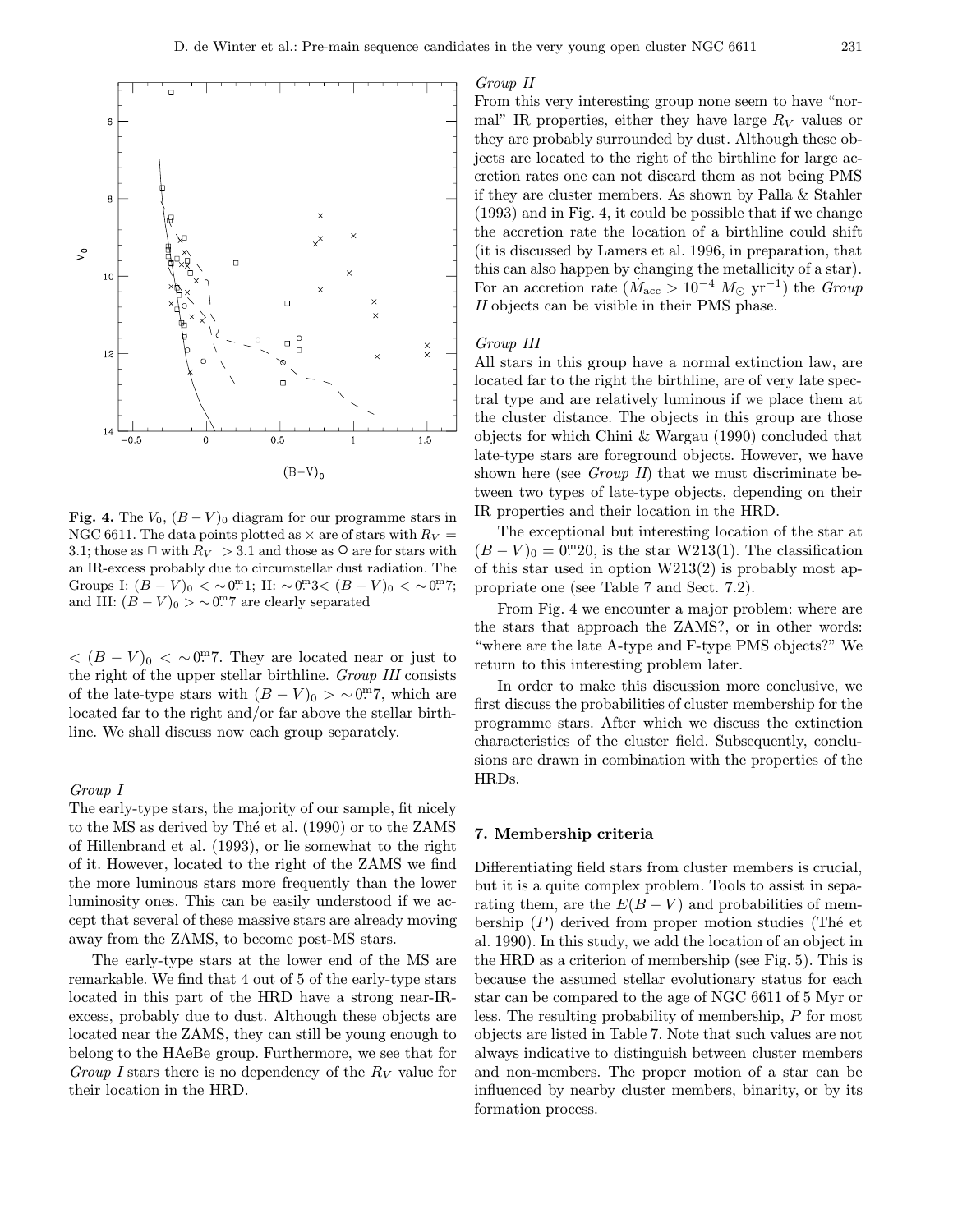In the direction of NGC 6611 a distance of 2.6 kpc implies  $E(B - V) \approx 0^{m}50$  (Thé et al. 1990 and Fig. 2). A star being a cluster member must therefore have  $E(B-V) > 0.00150$ . Background objects in the cluster field will have a larger  $E(B - V)$ -value. From Fig. 2 and from Fig. 1 of Thé et al. (1990) we take an upper limit of  $\sim$ 0<sup>m</sup>8. Indeed most of our objects have an  $E(B - V)$  value between  $0.0 \cdot 55$  and  $0.0 \cdot 85$ , see Table 7. We refer to this group of stars as Group A.

A second group, *Group* B, with <sup>m</sup>9  $\langle E(B-V) \rangle$  < 1.<sup>m</sup>0, can be identified from the same figures. A third group,  $Group\,C$ , are objects which have very large  $E(B-V)$  values, up to 1<sup>m</sup>63. Finally, we distinguish Group D as objects with  $E(B-V) < 0.00150$ , being probably non-cluster members.

In this section, we meticulously examine Groups A - D and deduce their membership probabilities.

#### 7.1. Stars in Group A

7.1.1. Stars with a high proper motion membership probability

From Table 7 it appears that a large number of stars having an  $E(B-V)$  value between 0<sup>m</sup>55 and 0<sup>m</sup>75 also have high proper motion membership probability. From their position in the HRD, we find that most of these objects also belong to Group I. We will consider these MS stars as confirmed cluster members and are indicated "Y" in Table 8. However, two stars need a closer analysis:

W266sh: it has a good  $E(B - V)$  value for membership, 0. <sup>m</sup>68, but no proper motion of this star is known. W266sh is located just above the stellar birthline (Group II) in the HRD. The shell designation is due to its IR-excess above the F8 SED. The origin of this excess remains doubtful. If it is due to CS dust then the object is a good protostar-candidate. However, the CS extinction will reduce the IS value close to a foreground value. In case of an M-companion we have no such problem. We adopt this object as a probable cluster member.

W599: is definitely not a cluster member, since it is a very bright star that lies far away to the right of the stellar birthline. It has a late spectral type (G9). It cannot be at the same time a cluster member and an evolved object. It has also a rather low  $E(B-V)$  value, 0<sup>m</sup>55, which suggest membership. However, its location in the HRD proves it to be a foreground object.

7.1.2. Stars with a low proper motion membership probability

In Group A we have also a number of stars whose  $E(B-V)$ value indicates that they are cluster members, but their proper motion probability suggests the opposite. The objects are: W240, W299, W300, W374, W396a, W396b, W440, W455 and W494sh.

W240:  $E(B - V) = 0.005$ ,  $P = 0\%$  and Sp.T. = B8. It is located low in the HRD, but still on the MS. It seems reasonable to conclude that W240 is a probable cluster member.

W299sh:  $E(B - V) = 0^{m}83$ ,  $P = 0\%$  and Sp.T. = B6. We find W299sh located next to the ZAMS (Group I) which suggests that it is probably a cluster member.

W300: shows again a good membership value  $E(B-V)$  $= 0$ . The HRD spectral type, B2. In the HRD W300 is located exactly on the MS. Although Kamp's (1974) P value is  $0\%$ , it is a possible cluster member.

W374:  $E(B - V) = 0$ <sup>n</sup>.56 is a boundary case. We have derived F2 for its spectral type. Examining the HRD, we find W374 (option:  $R_V = 4.4$ ) to lie close to the stellar birthline at the right side (Group II) and even on the stellar birthline when we plot W374sh. Due to the possible presence of CS dust, the IS extinction can be lower than the total value of  $0^{m}$ 56. In case of anomalous extinction this value is a minimum (note that  $E(B-V) \propto R_V^{-1}$ ). This indicates that we should be careful in accepting this star to be a cluster member, but if this is the case, it seems to be a very good PMS-candidate.

W396: we have to consider both options with  $P = 0\%$ : W396a (Sp.T. = F9,  $E(B-V) = 0^{m}64$ ) and W396b (Sp.T.  $= G2, E(B-V) = 0.00056$ . We find both options located to the right of the stellar birthline (Group II) in the HRD. In both cases, the position in the HRD and the late spectral types suggest that the star is a very young object. The alternative would be that W396 is a foreground object. This seems to be unlikely if we consider the derived  $E(B - V)$ values and the presence of anomalous extinction.

W440(1): with  $E(B - V) = 0^{m}61$ ,  $P = 0\%$  and spectral type G9, it is located in the HRD far away and above the stellar birthline. Because of this and its late spectral type it cannot be an evolved cluster members, see Fig. 9. Together with the fact that we found a normal extinction law,  $R_V = 3.1$ , we conclude that this star is not a cluster member as is the case for most of such objects, see Fig. 4.

W455:  $E(B - V) = 0.75$ ,  $P = 7\%$  and Sp.T. = B7. In the HRD W455 is located between the stellar birthline and the MS-curve  $(Group I)$ , which makes it very possibly a cluster member, although the SED fit shows a depletion in the near-IR.

W494sh: has a 1% membership probability according to its proper motion,  $E(B-V) = 0.073$  and its spectral type is B6. Examining the star's location in the HRD, we find it is located just above the MS. We can likely assume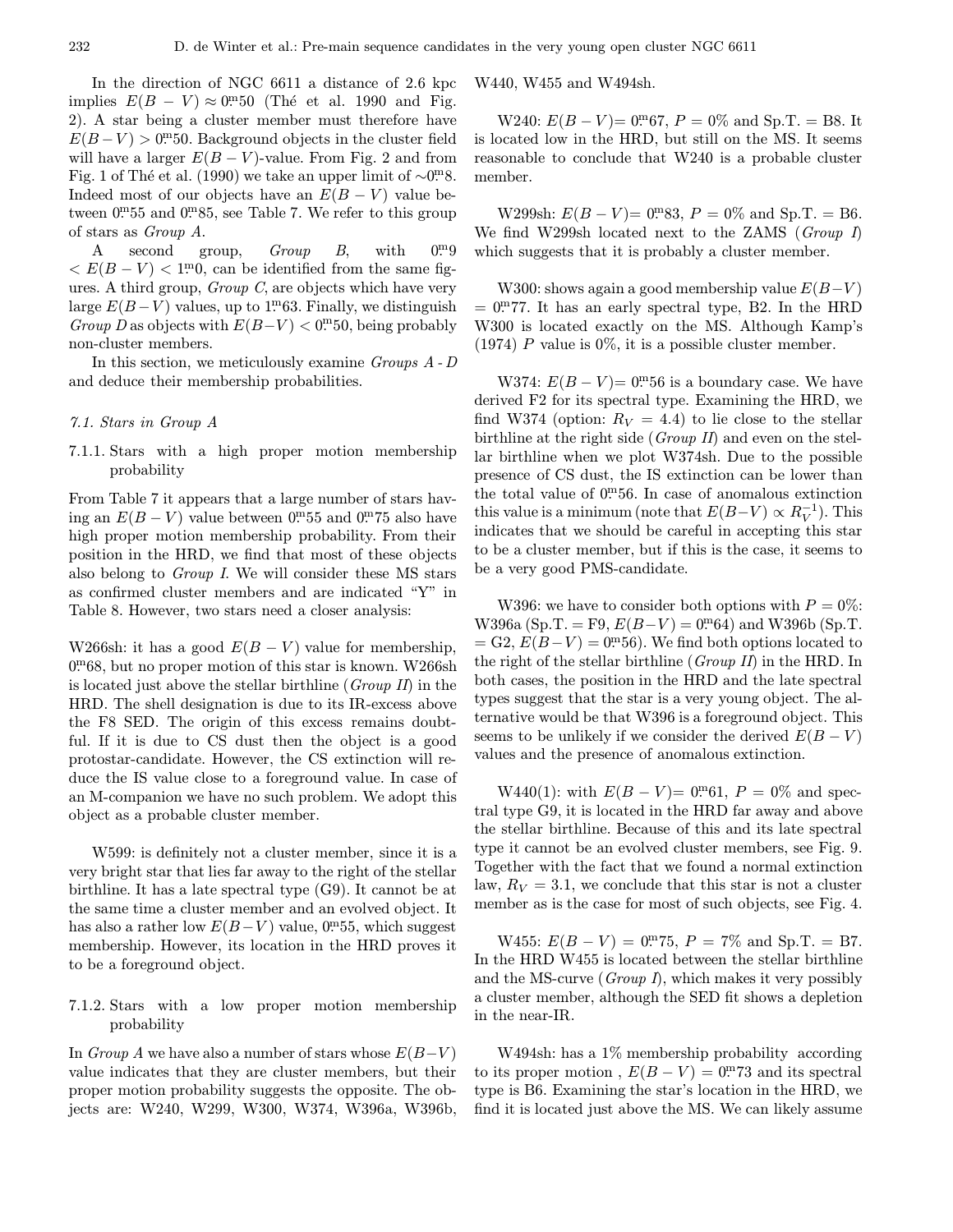that this star is a cluster member and most probably a good PMS-star candidate due to the presence of CS dust.

#### 7.2. Stars in Group B

As far as their  $E(B-V)$  is concerned, this group is located at the border of the "back" side of NGC 6611. However, if we consider that the extinction consist of an IS, CS and intracluster (IC) value, they could be very well cluster members. Group B consists of W213(2), W245sh, W297, W306, W406 and W611.

W213: we have two options with unknown probability of membership: W213(1), with  $E(B-V) = 1.27$  and spectral type A7 (this option belongs strictly speaking to Group C but we also consider it here); and  $W213(2)$ , with  $E(B - V) = 1$ <sup>m</sup>01 and spectral type F9. Comparing the two obtained SED fits, we concluded that option W213(2) is better. In the HRD, W213(1) lies isolated, quite high and to the right of the stellar birthline. W213(2) is located somewhat lower than W213(1) in the HRD, but also to the right of the stellar birthline. W213(2) appears to belong to Group II. The HRD positions of W213(1) and W213(2) and the SED fits permit us to discard option W213(1) and only to consider  $W213(2)$  from now on.  $W213(2)$  is probably a very young object and probably a cluster member.

W245sh: shows evidence for CS dust, it has:  $E(B-V)$  $= 0^{m}92, P = 0\%$  and spectral type B6. In the HRD we find W245sh reasonably close to the ZAMS (Group I). This star could be a suitable HAeBe candidate and considered to be a probable cluster member as we have no contradictory proof.

W297:  $E(B - V) = 0.94$ ,  $P = 0\%$  and spectral type B1. Based on its location in the HRD (Group I), the presence of an anomalous extinction law and the  $E(B-V)$  of the star, it is highly probable that W297 is a cluster member.

W306: it has  $E(B-V) = 0.0990, P = 89\%$  and spectral type B2. W306 belongs to Group I and we assume that it is a cluster member.

W406:  $E(B - V) = 0$ <sup>m</sup>88, spectral type K0 III and P  $= 0\%$ . In the HRD W406 is seen as a very bright star that lies far to the right of the stellar birthline (Group III). We conclude, therefore, that W406 is not a cluster member and most probably a background object.

W611:  $E(B - V) = 0^{m}91$ , spectral type is G8 and  $P = 13\%$ , is located above and far away to the right of the stellar birthline in the HRD. W611 is therefore a Group III object and probably no cluster member. As for W406 the extinction law is normal, we therefore must conclude that it is a background object.

#### 7.3. Stars in Group C

Stars in this group are expected to be background objects or objects that are located in a dark region (high IC extinction) or with a considerable amount of CS material in the line of sight (high CS extinction). Stars that exhibit an  $E(B-V) \approx 1$ <sup>m</sup>1 or more, are: W188, W202, W213(1), discussed above, W339(2), and W556.

W188: has the largest  $E(B - V)$  value of our sample: 1. <sup>m</sup>63. Its membership probability is 87%. It has been classified as B0. In the HRD we find W188 next to the ZAMS, which makes it acceptable to presume that W188 is a cluster member. This is supported by the small anomalous extinction.

W202:  $E(B - V) = 1<sup>m</sup>13$ , spectral type B3 and  $P =$ 0%. In the HRD we find W202 located next to the ZAMS. This implies that W202 is a probable cluster member.

W339(2):  $E(B - V) = 1^{m}08$ , spectral type B3 and proper motion not known. Furthermore we obtained two fits. In the HRD W339(2)  $(R_V = 3.9)$  is located between the ZAMS and the stellar birthline (*Group I*). The other fit  $(W339(2)sh)$ , in which a dust shell was fitted, is located much closer to the ZAMS. Although this fit is not as good as that for W339(2) it must be considered because it makes a good HAeBe candidate. However, note that for W339(2) the IR-excess can be explained by an M-type companion also. For both options we conclude that this star is most probably a cluster member.

W556:  $E(B - V) = 1<sup>m</sup>43$ ,  $P = 93%$  and spectral type B2. In the HRD we note that W556 is the brightest star of our sample and it lies somewhat above, although in the proximity of, the MS. W556 appears to be a cluster member, and is probably evolving away from the MS.

All of these three objects have a slightly anomalous extinction, indicating that they are located in or behind a region with larger average dust grains than that of the IS material. The objects seem to be cluster members but located in regions with high IC absorption.

## 7.4. Stars in Group D

Stars in this group are considered to be foreground objects as they have very low  $E(B-V)$  values (< ~0<sup>m</sup>50). Most of these objects, W103, W232, W349, W402, W411, W525, W534, W605, W606 and W617, belong to *Group III*, have a high membership probability according to their proper motion, but are located high and/or far to the right of the upper stellar birthline in the HRD. We therefore discard W349, W402, W411, W525, W534, W606 and W617 as cluster members. They are rated "N" in Col. 2 of Table 8. We discuss the objects W103, W232 and W605 as their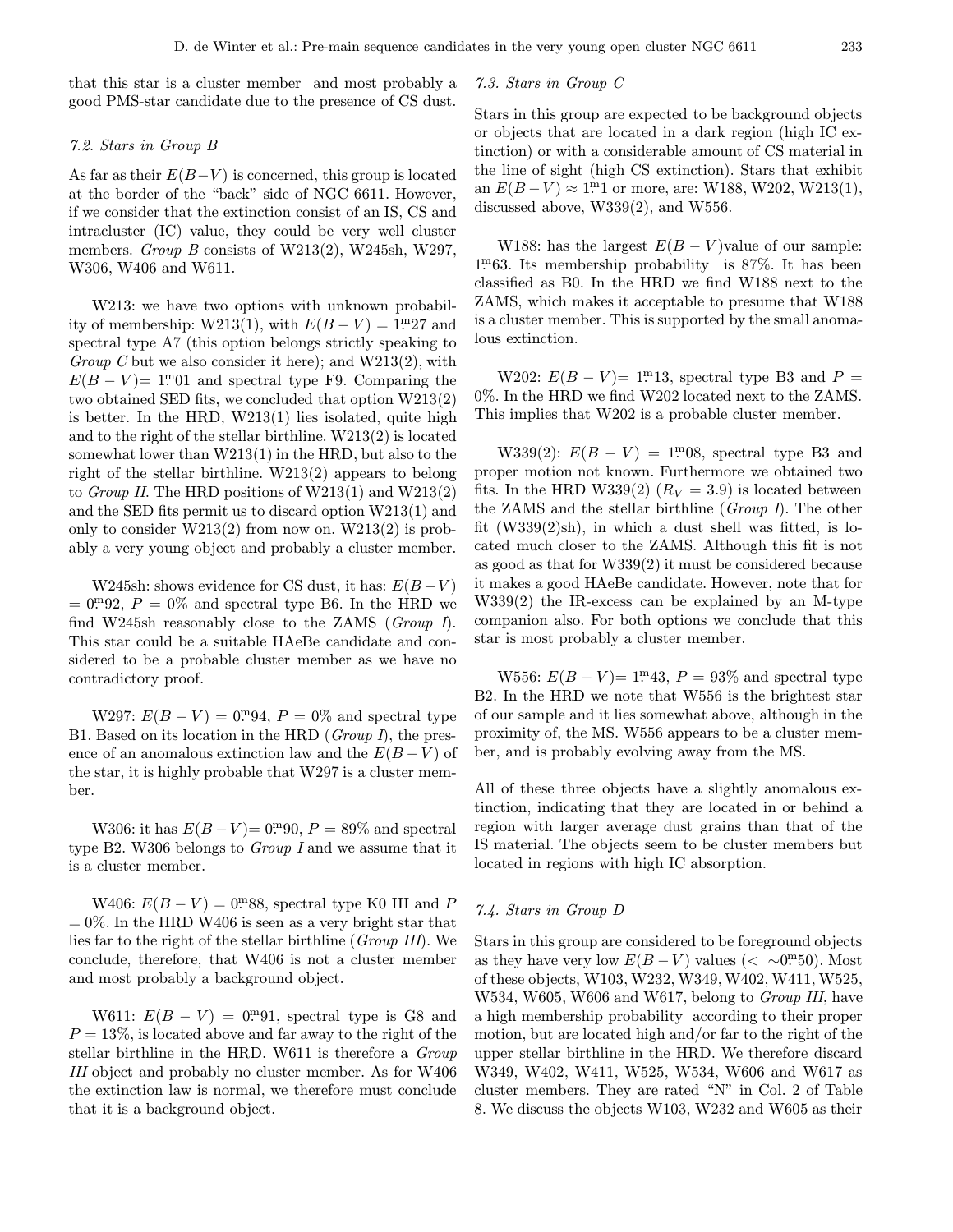location in the HRD does not permit us to draw a direct conclusion.

W103:  $E(B - V) = 0$ <sup>m</sup>43,  $P = 90\%$  and spectral type B9. Although there is an IR-depletion in the SED fit, W103 is located between the ZAMS and the stellar birthline in the HRD which would indicate it to be a cluster member with a luminosity class V. Perhaps the depression in the IR-photometry is due to absorption lines. Probably W103 is a foreground object. Otherwise, it could be a PMS star.

W232:  $E(B - V) = 0$ <sup>m</sup>39, spectral type F8 and no known proper motion. It is located below the stellar birthline in the HRD. No definite conclusions can be made on whether this is a cluster member or not. Its  $E(B-V)$  value clearly suggests that it is a foreground object, but the presence of anomalous extinction and traces of emission lines indicate it could be young. In case it is a cluster member it could be a PMS candidate of which the  $E(B - V)$  is strongly affected by the anomalous extinction or the detected variability.

W605sh:  $E(B - V) = 0$ . 19,  $P = 92\%$  and spectral type G2. In the HRD, we locate W605sh on the right side close to the stellar birthline . We conclude that this star is probably a foreground object surrounded by a dust shell, which would make it a very interesting object to study, or it could have a background IR-source.

The membership probabilities discussed in this section are listed in Table 8. In Fig. 5 we make a comparison of the membership probabilities of an object and its location in the HRD. From this figure it is evident that most of the Group III stars are foreground objects, as confirmed before. W599 has an  $E(B-V)$ -value close to the foreground one, and W611 has a low probability of membership, both probably being foreground stars. The Group I and Group II objects contain both populations. This makes it clear that it is best to discuss each star individually, as done above.

## 8. The nature of the anomalous extinction in NGC 6611

For each programme star the final SED fit yielded an individual extinction law correlated to one unique  $R_V$  value as listed in Steenman & Thé (1991). Although it could be well possible that other sets of extinction laws, when available, could produce other  $R_V$  values (note that the extinction laws used are normalized to  $E(B-V)$ , however, the important conclusion will remain that the extinction law changes from star to star. This is in contradiction with an averaged value valid for the whole cluster or parts of it as discussed in the introduction and confirms a similar conclusion by Thé et al. (1990).



Fig. 5. The  $V_0$ ,  $(B - V)_0$  diagram for our programme stars in NGC 6611 that have different probabilities of membership. The stars being probably nonmembers are indicated as a  $\diamondsuit$  in case  $E(B-V) < 0^{m}50$ , or as  $\times$  when  $P < 10\%$ . The remaining cases, probably being cluster members, are noted as  $\circ$ 



Fig. 6. Histogram of  $R_V$  values. Part of the first column are the sh cases, for which we adopted  $R_V = 3.1$ , and possible foreground (PF) objects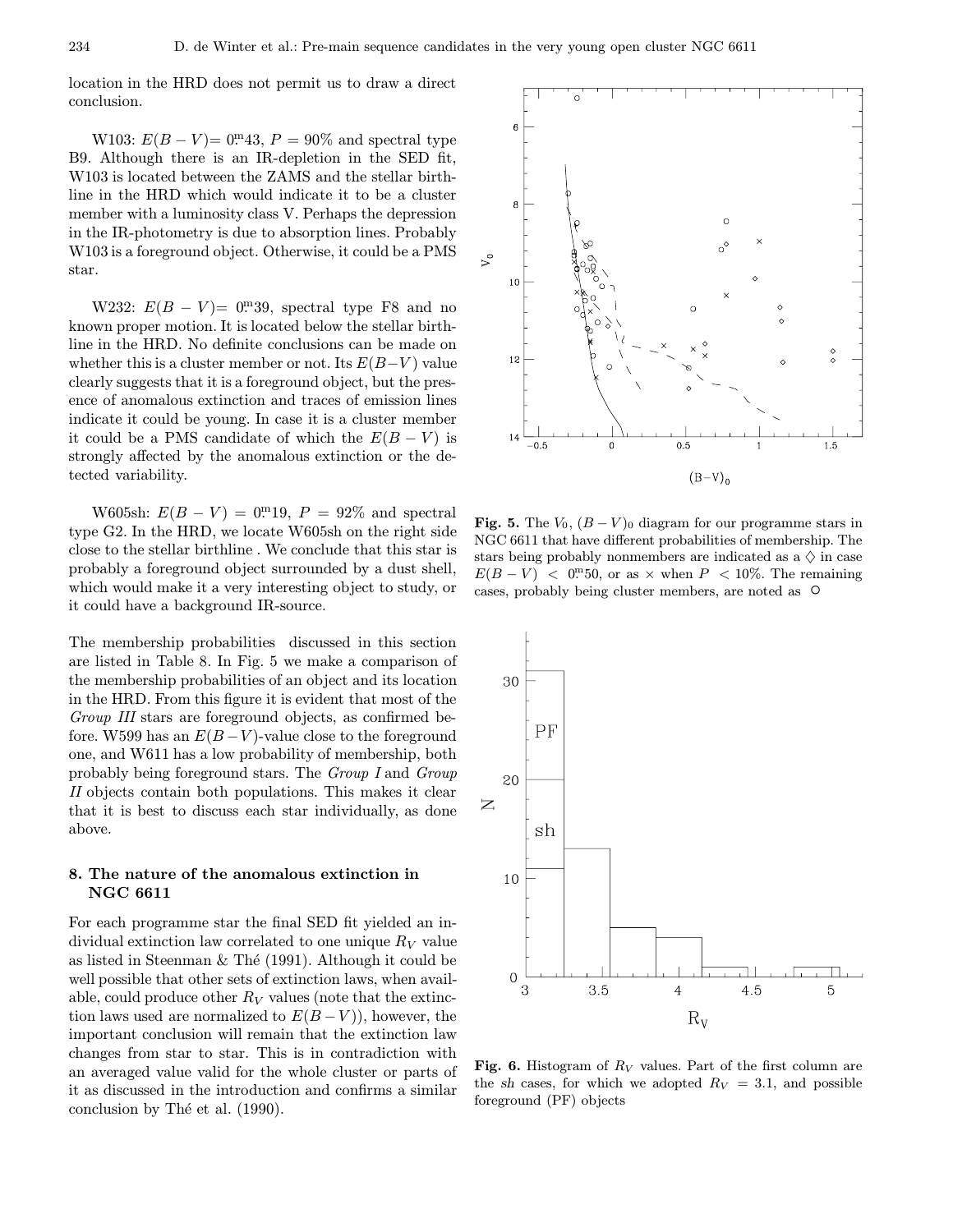Table 8. Membership probabilities, Col. 2, of the programme stars in NGC 6611 as discussed in the text. Typical Herbig Ae/Be characteristics are also given. The abbreviations used are:  $P =$  probably;  $Y =$  yes;  $N =$  not;  $d =$  dust; M-C= M-Companion

| W103<br>ΡN<br>$M-C$<br>W188<br>ΡY<br>PΥ<br>W202<br>e<br>W207<br>Υ<br>e:<br>W213(2)<br>ΡY<br>Υ<br>e:<br>?<br>Υ<br>high $R_V$<br>W232<br>е<br>W240<br>PΥ<br>PΥ<br>Υ<br>W245sh<br>$\rm _d$<br>e<br>PΥ<br>$M-C$<br>W262sh<br>PY<br>W266sh<br>Υ<br>$d/M-C$<br>e:<br>W267<br>Υ<br>e<br>Y<br>W273sh<br>Υ<br>$M-C$<br>e:<br>W276(1)<br>Υ<br>W290<br>Y<br>PΥ<br>W297<br>e<br>PΥ<br>high $R_V$<br>W299(1)<br>e:<br>PΥ<br>$M-C$<br>W299(1)sh<br>e:<br>PΥ<br>W300<br>e:<br>W306<br>Υ<br>e<br>Υ<br>Υ<br>W313<br>$\mathbf e$<br>Υ<br>W336(2)<br>e<br>PΥ<br>high $R_V$<br>W339(2)<br>e<br>PΥ<br>$M-C$<br>W339(2)sh<br>$\mathbf e$<br>Ν<br>W349<br>PY<br>W374sh<br>Υ<br>high $R_V$<br>е<br>Υ<br>Υ<br>W388<br>high $R_V$<br>e:<br>PΥ<br>W396(a)<br>e:<br>PΥ<br>W396(b)<br>W400<br>Υ<br>high $R_V$<br>$\mathbf e$<br>Ν<br>W402<br>W406<br>Ν<br>W411<br>Ν<br>ΡN<br>W440(1)<br>PΥ<br>W455<br>e<br>W469<br>Y<br>Υ<br>W483<br>e<br>Υ<br>W484<br>e:<br>W489<br>Υ<br>PΥ<br>Υ<br>d<br>W494sh<br>$\mathbf e$<br>Y<br>W500<br>Υ<br>e<br>Υ<br>W504<br>e:<br>Υ<br>W520<br>Υ<br>W525<br>Ν<br>Ν<br>Υ<br>W534<br>e:<br>Υ<br>W536<br>PY<br>W556<br>Υ<br>W559<br>Ν<br>W599<br>Υ<br>W601<br>ΡN<br>Y<br>$\mathbf d$<br>W605sh<br>W606<br>Ν | Name | Membership | Variable<br>$\mathbf{I}$ | Emission | IR-Excess |
|--------------------------------------------------------------------------------------------------------------------------------------------------------------------------------------------------------------------------------------------------------------------------------------------------------------------------------------------------------------------------------------------------------------------------------------------------------------------------------------------------------------------------------------------------------------------------------------------------------------------------------------------------------------------------------------------------------------------------------------------------------------------------------------------------------------------------------------------------------------------------------------------------------------------------------------------------------------------------------------------------------------------------------------------------------------------------------------------------------------------------------------------------------------------------------------------------------|------|------------|--------------------------|----------|-----------|
|                                                                                                                                                                                                                                                                                                                                                                                                                                                                                                                                                                                                                                                                                                                                                                                                                                                                                                                                                                                                                                                                                                                                                                                                        |      |            |                          |          |           |
|                                                                                                                                                                                                                                                                                                                                                                                                                                                                                                                                                                                                                                                                                                                                                                                                                                                                                                                                                                                                                                                                                                                                                                                                        |      |            |                          |          |           |
|                                                                                                                                                                                                                                                                                                                                                                                                                                                                                                                                                                                                                                                                                                                                                                                                                                                                                                                                                                                                                                                                                                                                                                                                        |      |            |                          |          |           |
|                                                                                                                                                                                                                                                                                                                                                                                                                                                                                                                                                                                                                                                                                                                                                                                                                                                                                                                                                                                                                                                                                                                                                                                                        |      |            |                          |          |           |
|                                                                                                                                                                                                                                                                                                                                                                                                                                                                                                                                                                                                                                                                                                                                                                                                                                                                                                                                                                                                                                                                                                                                                                                                        |      |            |                          |          |           |
|                                                                                                                                                                                                                                                                                                                                                                                                                                                                                                                                                                                                                                                                                                                                                                                                                                                                                                                                                                                                                                                                                                                                                                                                        |      |            |                          |          |           |
|                                                                                                                                                                                                                                                                                                                                                                                                                                                                                                                                                                                                                                                                                                                                                                                                                                                                                                                                                                                                                                                                                                                                                                                                        |      |            |                          |          |           |
|                                                                                                                                                                                                                                                                                                                                                                                                                                                                                                                                                                                                                                                                                                                                                                                                                                                                                                                                                                                                                                                                                                                                                                                                        |      |            |                          |          |           |
|                                                                                                                                                                                                                                                                                                                                                                                                                                                                                                                                                                                                                                                                                                                                                                                                                                                                                                                                                                                                                                                                                                                                                                                                        |      |            |                          |          |           |
|                                                                                                                                                                                                                                                                                                                                                                                                                                                                                                                                                                                                                                                                                                                                                                                                                                                                                                                                                                                                                                                                                                                                                                                                        |      |            |                          |          |           |
|                                                                                                                                                                                                                                                                                                                                                                                                                                                                                                                                                                                                                                                                                                                                                                                                                                                                                                                                                                                                                                                                                                                                                                                                        |      |            |                          |          |           |
|                                                                                                                                                                                                                                                                                                                                                                                                                                                                                                                                                                                                                                                                                                                                                                                                                                                                                                                                                                                                                                                                                                                                                                                                        |      |            |                          |          |           |
|                                                                                                                                                                                                                                                                                                                                                                                                                                                                                                                                                                                                                                                                                                                                                                                                                                                                                                                                                                                                                                                                                                                                                                                                        |      |            |                          |          |           |
|                                                                                                                                                                                                                                                                                                                                                                                                                                                                                                                                                                                                                                                                                                                                                                                                                                                                                                                                                                                                                                                                                                                                                                                                        |      |            |                          |          |           |
|                                                                                                                                                                                                                                                                                                                                                                                                                                                                                                                                                                                                                                                                                                                                                                                                                                                                                                                                                                                                                                                                                                                                                                                                        |      |            |                          |          |           |
|                                                                                                                                                                                                                                                                                                                                                                                                                                                                                                                                                                                                                                                                                                                                                                                                                                                                                                                                                                                                                                                                                                                                                                                                        |      |            |                          |          |           |
|                                                                                                                                                                                                                                                                                                                                                                                                                                                                                                                                                                                                                                                                                                                                                                                                                                                                                                                                                                                                                                                                                                                                                                                                        |      |            |                          |          |           |
|                                                                                                                                                                                                                                                                                                                                                                                                                                                                                                                                                                                                                                                                                                                                                                                                                                                                                                                                                                                                                                                                                                                                                                                                        |      |            |                          |          |           |
|                                                                                                                                                                                                                                                                                                                                                                                                                                                                                                                                                                                                                                                                                                                                                                                                                                                                                                                                                                                                                                                                                                                                                                                                        |      |            |                          |          |           |
|                                                                                                                                                                                                                                                                                                                                                                                                                                                                                                                                                                                                                                                                                                                                                                                                                                                                                                                                                                                                                                                                                                                                                                                                        |      |            |                          |          |           |
|                                                                                                                                                                                                                                                                                                                                                                                                                                                                                                                                                                                                                                                                                                                                                                                                                                                                                                                                                                                                                                                                                                                                                                                                        |      |            |                          |          |           |
|                                                                                                                                                                                                                                                                                                                                                                                                                                                                                                                                                                                                                                                                                                                                                                                                                                                                                                                                                                                                                                                                                                                                                                                                        |      |            |                          |          |           |
|                                                                                                                                                                                                                                                                                                                                                                                                                                                                                                                                                                                                                                                                                                                                                                                                                                                                                                                                                                                                                                                                                                                                                                                                        |      |            |                          |          |           |
|                                                                                                                                                                                                                                                                                                                                                                                                                                                                                                                                                                                                                                                                                                                                                                                                                                                                                                                                                                                                                                                                                                                                                                                                        |      |            |                          |          |           |
|                                                                                                                                                                                                                                                                                                                                                                                                                                                                                                                                                                                                                                                                                                                                                                                                                                                                                                                                                                                                                                                                                                                                                                                                        |      |            |                          |          |           |
|                                                                                                                                                                                                                                                                                                                                                                                                                                                                                                                                                                                                                                                                                                                                                                                                                                                                                                                                                                                                                                                                                                                                                                                                        |      |            |                          |          |           |
|                                                                                                                                                                                                                                                                                                                                                                                                                                                                                                                                                                                                                                                                                                                                                                                                                                                                                                                                                                                                                                                                                                                                                                                                        |      |            |                          |          |           |
|                                                                                                                                                                                                                                                                                                                                                                                                                                                                                                                                                                                                                                                                                                                                                                                                                                                                                                                                                                                                                                                                                                                                                                                                        |      |            |                          |          |           |
|                                                                                                                                                                                                                                                                                                                                                                                                                                                                                                                                                                                                                                                                                                                                                                                                                                                                                                                                                                                                                                                                                                                                                                                                        |      |            |                          |          |           |
|                                                                                                                                                                                                                                                                                                                                                                                                                                                                                                                                                                                                                                                                                                                                                                                                                                                                                                                                                                                                                                                                                                                                                                                                        |      |            |                          |          |           |
|                                                                                                                                                                                                                                                                                                                                                                                                                                                                                                                                                                                                                                                                                                                                                                                                                                                                                                                                                                                                                                                                                                                                                                                                        |      |            |                          |          |           |
|                                                                                                                                                                                                                                                                                                                                                                                                                                                                                                                                                                                                                                                                                                                                                                                                                                                                                                                                                                                                                                                                                                                                                                                                        |      |            |                          |          |           |
|                                                                                                                                                                                                                                                                                                                                                                                                                                                                                                                                                                                                                                                                                                                                                                                                                                                                                                                                                                                                                                                                                                                                                                                                        |      |            |                          |          |           |
|                                                                                                                                                                                                                                                                                                                                                                                                                                                                                                                                                                                                                                                                                                                                                                                                                                                                                                                                                                                                                                                                                                                                                                                                        |      |            |                          |          |           |
|                                                                                                                                                                                                                                                                                                                                                                                                                                                                                                                                                                                                                                                                                                                                                                                                                                                                                                                                                                                                                                                                                                                                                                                                        |      |            |                          |          |           |
|                                                                                                                                                                                                                                                                                                                                                                                                                                                                                                                                                                                                                                                                                                                                                                                                                                                                                                                                                                                                                                                                                                                                                                                                        |      |            |                          |          |           |
|                                                                                                                                                                                                                                                                                                                                                                                                                                                                                                                                                                                                                                                                                                                                                                                                                                                                                                                                                                                                                                                                                                                                                                                                        |      |            |                          |          |           |
|                                                                                                                                                                                                                                                                                                                                                                                                                                                                                                                                                                                                                                                                                                                                                                                                                                                                                                                                                                                                                                                                                                                                                                                                        |      |            |                          |          |           |
|                                                                                                                                                                                                                                                                                                                                                                                                                                                                                                                                                                                                                                                                                                                                                                                                                                                                                                                                                                                                                                                                                                                                                                                                        |      |            |                          |          |           |
|                                                                                                                                                                                                                                                                                                                                                                                                                                                                                                                                                                                                                                                                                                                                                                                                                                                                                                                                                                                                                                                                                                                                                                                                        |      |            |                          |          |           |
|                                                                                                                                                                                                                                                                                                                                                                                                                                                                                                                                                                                                                                                                                                                                                                                                                                                                                                                                                                                                                                                                                                                                                                                                        |      |            |                          |          |           |
|                                                                                                                                                                                                                                                                                                                                                                                                                                                                                                                                                                                                                                                                                                                                                                                                                                                                                                                                                                                                                                                                                                                                                                                                        |      |            |                          |          |           |
|                                                                                                                                                                                                                                                                                                                                                                                                                                                                                                                                                                                                                                                                                                                                                                                                                                                                                                                                                                                                                                                                                                                                                                                                        |      |            |                          |          |           |
|                                                                                                                                                                                                                                                                                                                                                                                                                                                                                                                                                                                                                                                                                                                                                                                                                                                                                                                                                                                                                                                                                                                                                                                                        |      |            |                          |          |           |
|                                                                                                                                                                                                                                                                                                                                                                                                                                                                                                                                                                                                                                                                                                                                                                                                                                                                                                                                                                                                                                                                                                                                                                                                        |      |            |                          |          |           |
|                                                                                                                                                                                                                                                                                                                                                                                                                                                                                                                                                                                                                                                                                                                                                                                                                                                                                                                                                                                                                                                                                                                                                                                                        |      |            |                          |          |           |
|                                                                                                                                                                                                                                                                                                                                                                                                                                                                                                                                                                                                                                                                                                                                                                                                                                                                                                                                                                                                                                                                                                                                                                                                        |      |            |                          |          |           |
|                                                                                                                                                                                                                                                                                                                                                                                                                                                                                                                                                                                                                                                                                                                                                                                                                                                                                                                                                                                                                                                                                                                                                                                                        |      |            |                          |          |           |
|                                                                                                                                                                                                                                                                                                                                                                                                                                                                                                                                                                                                                                                                                                                                                                                                                                                                                                                                                                                                                                                                                                                                                                                                        |      |            |                          |          |           |
|                                                                                                                                                                                                                                                                                                                                                                                                                                                                                                                                                                                                                                                                                                                                                                                                                                                                                                                                                                                                                                                                                                                                                                                                        |      |            |                          |          |           |
|                                                                                                                                                                                                                                                                                                                                                                                                                                                                                                                                                                                                                                                                                                                                                                                                                                                                                                                                                                                                                                                                                                                                                                                                        |      |            |                          |          |           |
|                                                                                                                                                                                                                                                                                                                                                                                                                                                                                                                                                                                                                                                                                                                                                                                                                                                                                                                                                                                                                                                                                                                                                                                                        | W611 | N          |                          |          |           |
| W614<br>Υ                                                                                                                                                                                                                                                                                                                                                                                                                                                                                                                                                                                                                                                                                                                                                                                                                                                                                                                                                                                                                                                                                                                                                                                              |      |            |                          |          |           |
| Ν<br>Y<br>W617<br>e:                                                                                                                                                                                                                                                                                                                                                                                                                                                                                                                                                                                                                                                                                                                                                                                                                                                                                                                                                                                                                                                                                                                                                                                   |      |            |                          |          |           |

As a next step it would be interesting to investigate whether the different extinction laws depend on the star's location in the cluster and to see whether they are connected to the spectral type.

To show the total "amount" of anomalous extinction, a histogram is drawn for the  $R_V$  values from Table 7. The first interval was chosen to be  $3.0 \le R_V \le 3.2$ , based on the normal extinction law with  $R_V = 3.1 \pm 0.1$  (see also Savage & Mathis 1979). The following intervals all have a range of 0.3 (a value slightly larger than the error spread), with statistics up to  $R_V = 5.0$ . The results are drawn in Fig. 6.

More than  $50\%$  of our objects have normal extinction. And besides two exceptions, the  $R_V$  value is not extreme, in the sense  $\gg$  4.0. Note that we have distinguished in the first interval of Fig. 6 the sh cases, for which we have adopted a normal extinction law, and the (probable) noncluster members from Table 8. This reduces the total number of cluster objects with a normal extinction law from 32 to 11. We also have to notice that some stars have been counted double, as we treated different options as being different objects. Because of the different extinction laws found for these cases, the statistics will not change much. In this respect, we mention that the two cases with extreme  $R_V$  values (W273 and W374) are included here and not their sh options as discussed in Sect. 5.

What remains besides the 11 objects with normal extinction, are 14 objects with a slightly different extinction law and 11 with very different extinction laws. No peak around some  $R_V$  value seems to be present. This would indicate a more or less equal anomalous extinction, throughout NGC 6611.

To know the anomalous extinction distribution in NGC 6611, quantitative and qualitatively, we used Figs. 1-2 of Walker (1961) and Fig. 9 and Table 1 of Kamp (1974) of the NGC 6611 field. The latter is reproduced in Fig. 7 in which our programme stars are indicated. In Fig. 7 the  $R_V$  value for each of our sample stars is also given together with those of Thé et al.  $(1990)$ , the mainsequence cases.

– First we consider the objects which exhibit a normal extinction law. All of those that are indicated as (probably) noncluster members in Table 8 occupy the eastern side of the central area and the outskirts of the cluster. They are all of late spectral type (Group III). From the sh options 7 out of 9 are located close to the central part of the central area of the cluster. Note that the sh option can also include very anomalous extinction. Five cluster members are scattered throughout the central area of the cluster (W240, W267, W300, W339 and W455). Of the remaining 7 stars, 6 are scattered in the eastern outskirts of the cluster and W103 at the south-west out of the central area. All of these objects are B-type stars (Group I). – Most of the objects having a slightly anomalous extinction law,  $R_V = 3.3 - 3.5$ , occupy the central area of the cluster. But W536 lies in the south-east while W556 and W559 are located in the very west region of the cluster. All of these stars are (probably) cluster members and are of spectral type B. Exceptions are W213, A7 or F9, and W396, F9 and G2.

– The objects having a significant anomalous extinction law,  $R_V = 3.6 - 4.1$ , are also located in the central area of NGC 6611, they are all (probable) cluster members and are of spectral type B. Exceptions are the B-type star W290 that is located down south of NGC 6611, but is a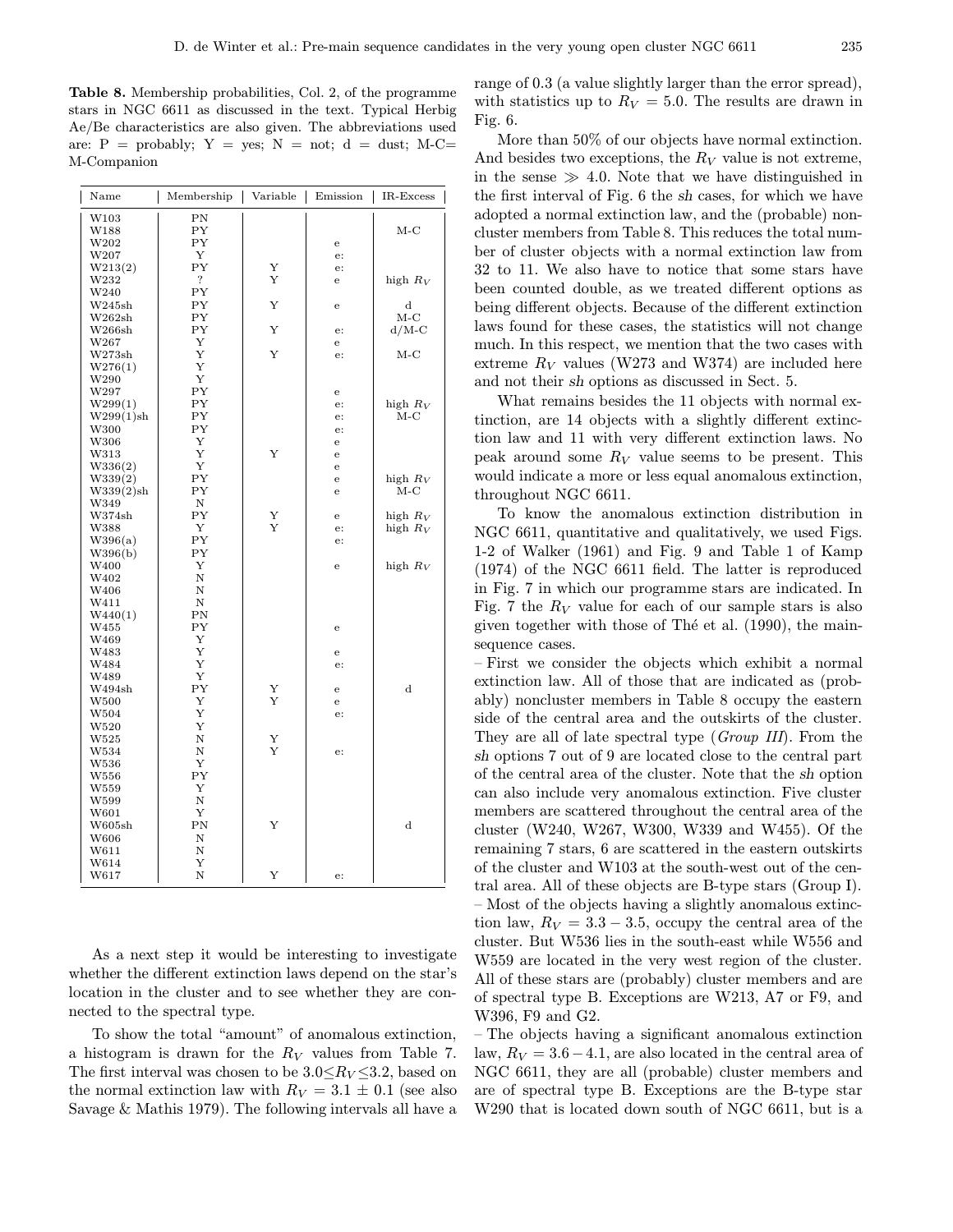

Fig. 7. Field of NGC 6111 reproduced from Fig. 9 & Table 1 of Kamp (1974), a). The central  $8' \times 8'$  area is enlarged in figure b). The PMS programme stars (indicated by crosses), as listed in Table 6, and the objects studied in Thé et al. (1990, diamonds) are indicated by their Walker number and by their individual  $R_V$  value. Objects without a Walker number, the open dots, are other field stars. The scales are given in arcmin and centered on star W280  $(\alpha_{2000} = 18^{\text{h}}18^{\text{m}}42^{\text{s}}84, \delta_{2000} = -13^{\circ}46'51''07)$ 

confirmed cluster member, W396 that is of spectral type F9 or G2 and W232 (F8), for which the membership is uncertain.

the averaged B-type members. The Group II objects could also be lying in a region where the intracluster matter is more dense, as they are all located in the central region.

Besides a clear distribution of the later type stars with normal extinction laws to the East of the central area of NGC 6611, which are thought to be foreground stars, there seems no dependency of the extinction law or the place in the NGC 6611 areas. For example, as most of the sample stars are located in the central area, we do have neighbouring stars with normal and anomalous extinction. The variability in the  $R_V$  values (from 3.3 to 4.0, and possibly 4.4 or 4.8) suggests that the anomalous extinction law is very variable in the central area of the cluster. This is not surprising as we have already mentioned that the intracluster dust is unevenly distributed. Furthermore, hot stars (the B-types) can influence their direct circumstellar environment by evaporating and destroying larger grains, causing also large changes in the  $R_V$  values of the intracluster material. The extinction law of a star located behind such a region will be altered as well. In cases of very young objects it is more likely that post-natal circumstellar material is the cause of a different than normal extinction. It is then interesting to note that Group II objects indeed does not have any members with a normal extinction law. This could imply that the anomalous extinction law is higher for late spectral types cluster members as they would occupy an earlier stage of their evolution than, for example,

Note also that most sh options, being of different spectral type, are located in the central part of the central area.

## 9. Obscured and embedded sources in NGC 6611

Knowing the result that each star has its own extinction law, which is therefore a local characteristic, these extinction laws will not provide additional information about the distribution of the dark material in NGC 6611. To obtain such information we have plotted values of  $A_V$ , the foreground value being up to  $\sim$ 1.<sup>m</sup>5, for each object as it is located in NGC 6611, Fig. 8. This figure contains also the MS programme stars from Thé et al. (1990). The  $A_V$ values used are listed in Table 7 and calculated from Table 4 of Thé et al. (1990).

Although the combined sample is not high in number (88 objects), it is clear that the most obscured objects are located near the centre  $(= W280)$  with a distribution of very high  $A_V$  values to the north and to the northwest. Note that the field of NGC 6611, e.g. Fig. 7a, already shows that these regions are relatively less crowded. This would indicate that most dark material is distributed towards these directions and would be the region to look for young objects or even traces of star formation.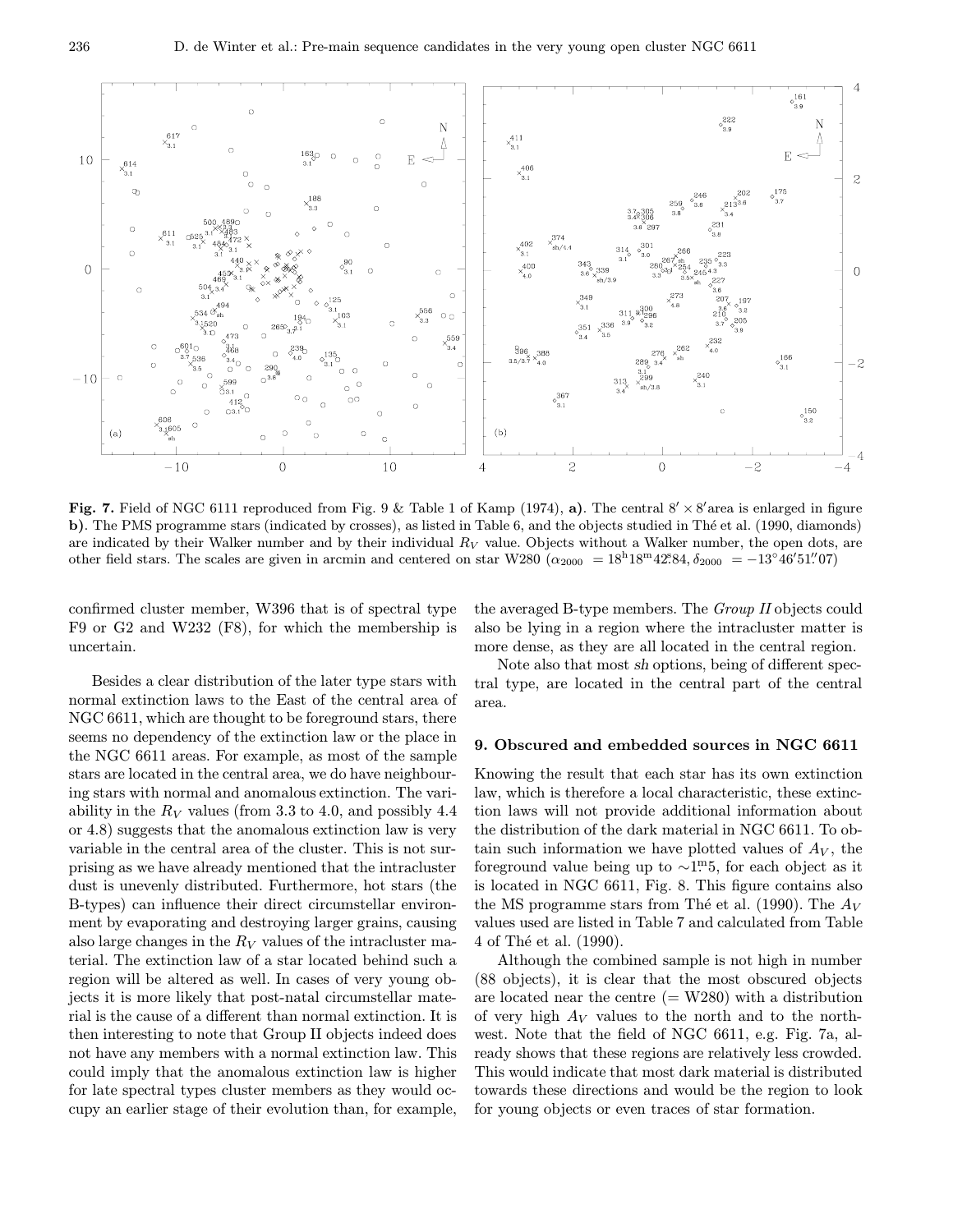

Fig. 8. Field of NGC 6111 reproduced from a Hale Observatory photograph of plates taken in H $\alpha$  and [N II] $\lambda\lambda$ 6548, 6583 with the 200 inch Hale telescope (Osterbrock 1974). The bright H<sub>II</sub> region, M 16, is clearly visible. The central area of NGC 6611 is drawn by an overlay. We have indicated the  $A_V$  values for the PMS-programme stars and the MS-objects of Thé et al. (1990) by an intensity scale, indicated at the right

Indeed, most embedded sources as discussed by Hillenbrand et al. (1993) are distributed towards the northeast of W280. This region would then be most important to look for on-going star formation. Hillenbrand et al. (1993) mention that more than 50% of the infrared objects located south or southeast are background objects. If we then refer to their Table 7 of embedded stars with circumstellar material, we find that many of these objects are located to the northwest of the stars with the highest  $A_V$  values as plotted in Fig. 8. This supports our finding and indicates that most visible young objects seem to be distributed north-northwest of the centre  $(= W280)$ and on-going star formation could probably be occurring north-northeast of it.

## 10. Emission-line objects in NGC 6611?

The occurrence and variability of emission lines is one of the main characteristics of PMS objects, although it has

been argued by Thé et al. (1993) that these lines will diminish in strength when arriving on the MS even though the objects are in their pre-ZAMS phase. Not all young objects will, therefore, directly show clear and strong emission lines. We have identified 29 objects with emission features in our sample, Table 4, which is about 50% of the total sample or even 2/3rd if the non-cluster members are not taken into consideration. In the HRDs of Figs. 9a–b, the PMS candidates with emission or traces of emission features are indicated. Note the fact that most non-emission and emission line stars are not clearly distributed. Twenty seven emission line objects were also detected spectroscopically in the study of Hillenbrand et al. (1993), or about 35% of their sample of 79 objects.

As stated by Hillenbrand et al. (1993), it is a well known difficulty to calibrate emission lines for a star in a cluster such as NGC 6611. The bright "background" nebula will exhibit strong but sharp emission lines. If the star is located in or behind such a nebula it is very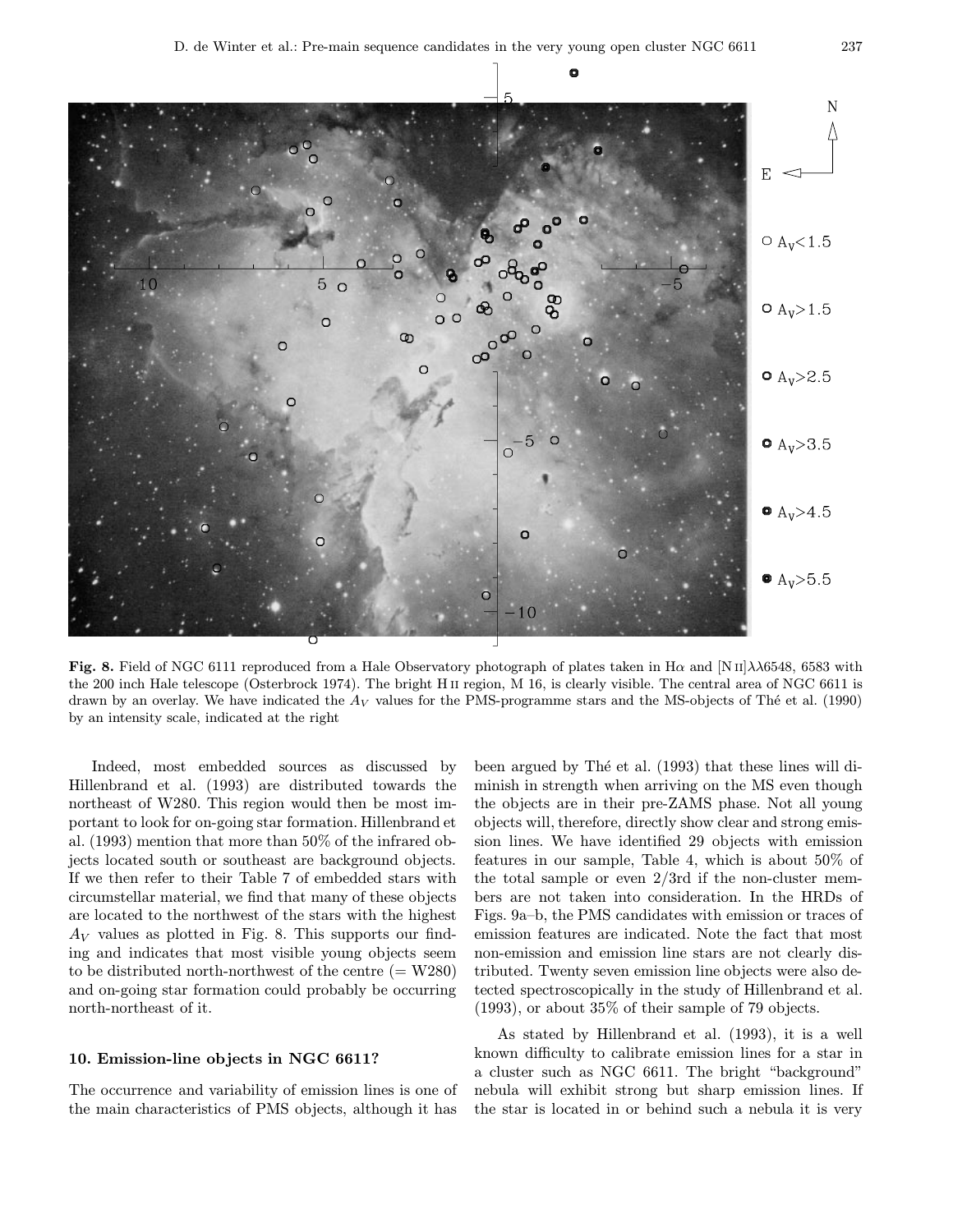challenging to make an appropriatea subtraction of the nebular emission. A good subtraction is only possible on long-slit CCD exposures (Horne 1986) as obtained by us. Another difficulty could be the absorption in the cluster region. If a programme star is located in the cluster, part of the radiation in the hydrogen lines will be absorbed by dark inter-cluster material. It is, therefore, questionable whether the stellar emission is strong enough to be detected. Whether these conjectures are realistic seem to be suggested by the contradicting results of the IDS and CCD data. Eleven objects are detected to have emission lines in one but not in both of the spectra. Conclusions of the PMS nature of a star based on the absence of emission lines, and considering its line variability, should be treated carefully. Consequently, it is difficult to compare detections of emission line objects with those of other samples, such as the "MS-sample" as plotted in Fig. 9b. Additional spectra are necessary, especially of the more luminous objects, to detect emission features related to the evolutionary process.

The presence of emission lines does not seem to be related to the location in the cluster and the presence of anomalous extinction or an IR-excess, which confirms a similar finding by Hillenbrand et al. (1993).

Note that the spectrum of  $W339$  seems to be of symbiotic origin. Apart from lines indicating the existence of an early type object, some wide absorption bands seem to be present which could indicate the presence of a T Tauri companion. This companion could explain the presence of emission lines other than those of hydrogen.

# 11. The evolutionary status of the objects in NGC 6611

In previous studies the presence of PMS stars in NGC 6611 was disputed. Some authors (e.g. Walker 1961) believe that they can be identified from their location in the HRD. New insights, however, show that stars located in the Walker (1961) PMS-part of the HRD are probably never visible as PMS (Palla & Stahler 1992 and 1993), as they are located far above the birthline. Others believe that the "Walker PMS" stars are all foreground objects, e.g. Chini & Wargau (1990). Because of the youth of NGC 6611 (5  $10^6$  yr, Thé et al. 1990), one expects to detect at least some PMS objects. A comparison of this age with the evolutionary tracks of Palla & Stahler (1993) for stars in their contraction phase and which move in the HRD towards the ZAMS, learns that the intersection of such tracks with the ZAMS for the age of NGC 6611 lies at stars with an initial mass of  $2.5 - 3.0$   $M_{\odot}$ . The intersection is at about  $log T_{\text{eff}} = 4.1$ , corresponding to spectral type B7 and is an upper limit as Hillenbrand et al. (1993) discussed the existence of one 6 Myr old object in NGC 6611. However, most other objects in their study are suggested to be considerably younger,  $2 \pm 1$  Myr, indicating the possibility of an age spread in NGC 6611.

In Fig. 9a we have plotted our sample of PMS candidates in a theoretical HRD. The transformation of the  $V_0$ versus  $(B-V)_0$  diagram to the log  $L_{\star}/L_{\odot}$  versus log  $T_{\text{eff}}$ diagram is done as explained in Sect.  $6$  of The et al. (1990), adopting a distance modulus of  $V_0 - M_V = 12<sup>m</sup>1$ . Results of this transformation, such as  $M_V$  and log  $L_{\star}/L_{\odot}$ , are given in Table 7. Hillenbrand et al. (1993) argued that due to the quantization of the luminosity classes the bolometric corrections can yield a very significant error in the determination of the luminosities and finally in the masses and conclusions of the evolutionary status. To avoid this, we have determined the scaled stellar luminosity by integrating over the entire fitted Kurucz model (de Winter & van den Ancker 1996). This method results in values of  $L_{\star}/d^2L_{\odot}$  and is less sensitive to small errors in adopted spectral types and luminosity classes. These SED luminosities are also listed in Table 7 by adopting a distance of 2.6 kpc.

In Fig. 9a we have also plotted the theoretical results of Palla & Stahler (1993). Note that in their calculations a star with 6  $M_{\odot}$  already reaches the ZAMS within 0.1 Myr. Compared to the birthlines most objects could be well in their PMS-phase if we adopt a general accretion rate onto the very young objects of  $M_{\text{acc}} = 10^{-4} M_{\odot} \text{ yr}^{-1}$ . In such a circumstance the objects with  $M_{\star} > 6$   $M_{\odot}$  and located right of the ZAMS must be extremely young and certainly not of the cluster age.

At a cluster age of a few million years PMS-objects must be of spectral type B7 or later. Stars of earlier spectral type have therefore ended their PMS phase and are normal main-sequence stars, assuming that there is no age-spread. Such objects will slowly move to the right on the main sequence band. An object of 40  $M_{\odot}$  will have left this band already within 5 million years (Maeder & Meynet 1988). This would mean that the spread of the early type objects right of the ZAMS in Fig. 9b is due to this post-ZAMS evolution. In this figure we have plotted our sample stars as well as those of Thé et al.  $(1990)$ , as they are cluster members probably being in their MS phase, together with evolutionary tracks of Maeder & Meynet (1988). As the MS-band is even filled up to stars with 60  $M_{\odot}$  we must conclude that these stars are either still very young, less than 3 million years, or evolved as they have ended their red-giant phase which they do in about 10 Myr.

The et al. (1990) concluded that the estimated age was reliable compared to other estimates. A weak point involved in the age-determination is the assumption that all stars are at the same distance, furthermore, new calculations can be used to compare with our results. According to such recent theoretical calculations, the distribution in an HRD of the studied NGC 6611 members indicate that either the objects are of different ages or that either all the objects are considerably younger, about one Myr, as many objects are located close to the birthlines, see Fig. 9a. In that case stars with  $M_{\star} > 4$   $M_{\odot}$  will be either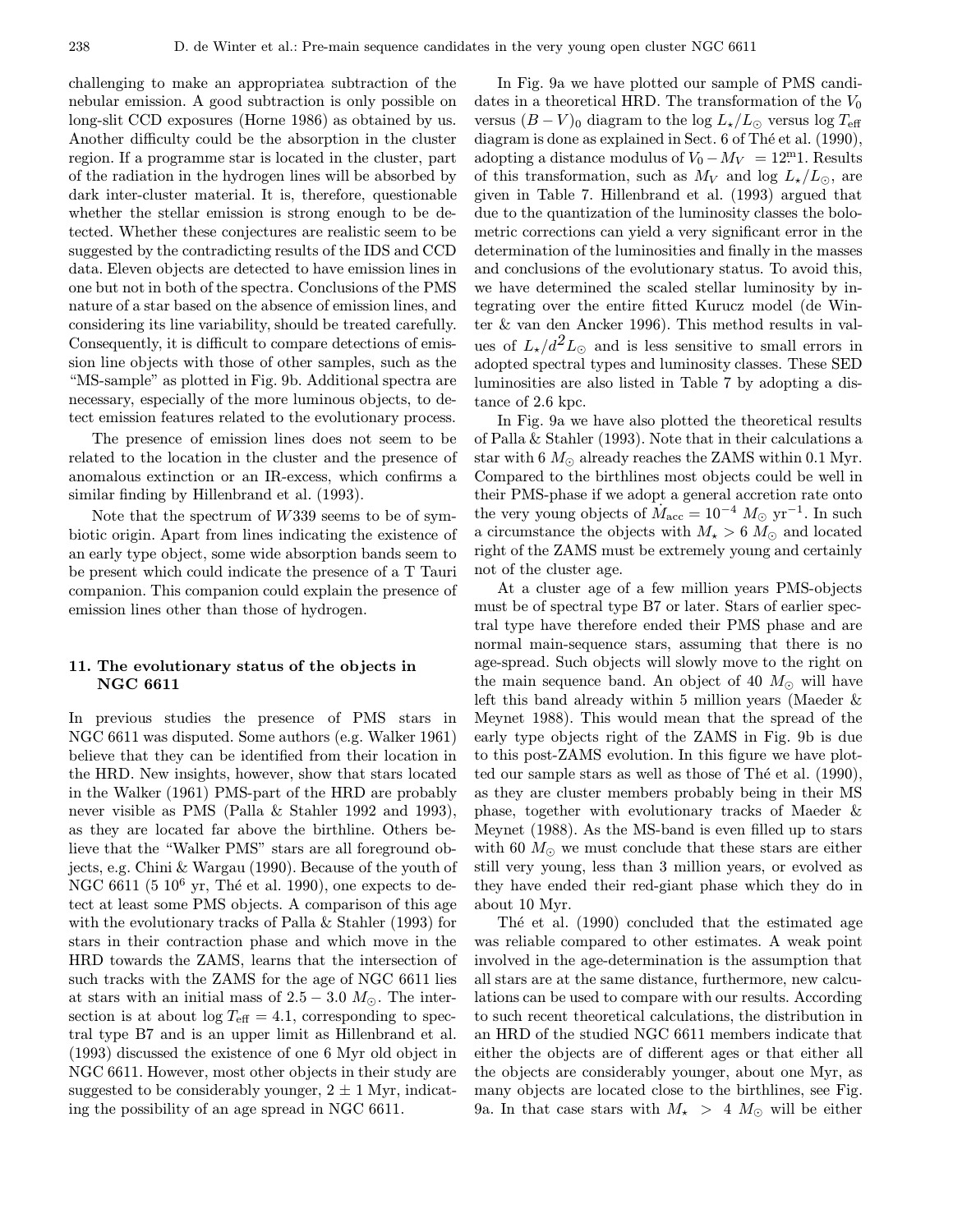

Fig. 9. HR-diagram with the positions of the sample of PMS-candidates of NGC 6611 as taken from Table 7. The emission-line stars are indicated by solid dots. Stars with possible emission by half open dots and the open dots the non emission-line objects. They are compared to: a) The pre-main sequence evolutionary tracks and birthlines, dotted, of Palla & Stahler (1993); b) The post-main sequence evolutionary tracks of Maeder & Meynet (1988) together with the results of Thé et al. (1990) on the MS-candidates of NGC 6611, indicated by stars. Crosses indicate the objects which are not or probably not cluster-members as listed in Table 8. The zero-age main-sequence from Hillenbrand et al. (1993) is also given. The latter does not suite the theoretical results in all the cases

extremely young or will be in their post-MS phase. In the latter case such objects, that are located close to the right border of the MS in Fig. 9b, or close to the stellar birthlines in Fig. 9a, are then of ages close to about 100 million years (Maeder & Meynet 1988), leaving enough time for the most massive objects to have ended their "life". The only way out of this paradox is to assume an age spread in NGC 6611, as already proposed by Hillenbrand et al. (1993).

The three exceptional cases, with  $\log L_{\star}/L_{\odot} > 5.4$ , which are located to the very right of the MS, see Fig. 9b, are then evolved massive objects with ages of  $4 - 6$  Myr. These ages also confirm the location of objects with 5  $M_{\odot}$ and the ones close to the ZAMS; they are post-ZAMS. The objects located far to the right of the ZAMS are then in their pre-ZAMS phase having ages of a few 0.1 Myr. This would explain the situation of the Group II objects as being all just formed with  $M_{\star}$  < 4  $M_{\odot}$ .

As the distribution of the studied objects in the field of NGC 6611 in Figs. 9a–b do not show any clear turn-off point, this confirms an age spread. This is more dramatically seen in Fig. 9 of Hillenbrand et al. (1993). Only if we include the Group II objects, we have a type of turn-off point but still with some points between these objects and

the ZAMS. It would be these intermediate objects that are slightly older, a few million years, than the Group II objects, and, than the more massive objects located right of the ZAMS.

The age spread of less than one million year up to about 6 million years also indicates that for finding pre-ZAMS or pre-MS objects it is best to look at characteristics of individual cases as in earlier findings of our sample.

#### 12. Discussion and conclusions

To arrive at our goal of detecting PMS stars, we made use of many observations, of which the numerous photometric and spectroscopic datasets are the most important. With the different photometric datasets we were able to sort out the poor quality observations and measurement errors as well as to select observations taken at the same brightness level. This provided us with reliable data for investigating the SED of each programme star. Combined with the fact that we determined the spectral types of the cluster members using different TCDs combined with spectra, we were able to discuss and determine accurate stellar astrophysical parameters. The photometric data was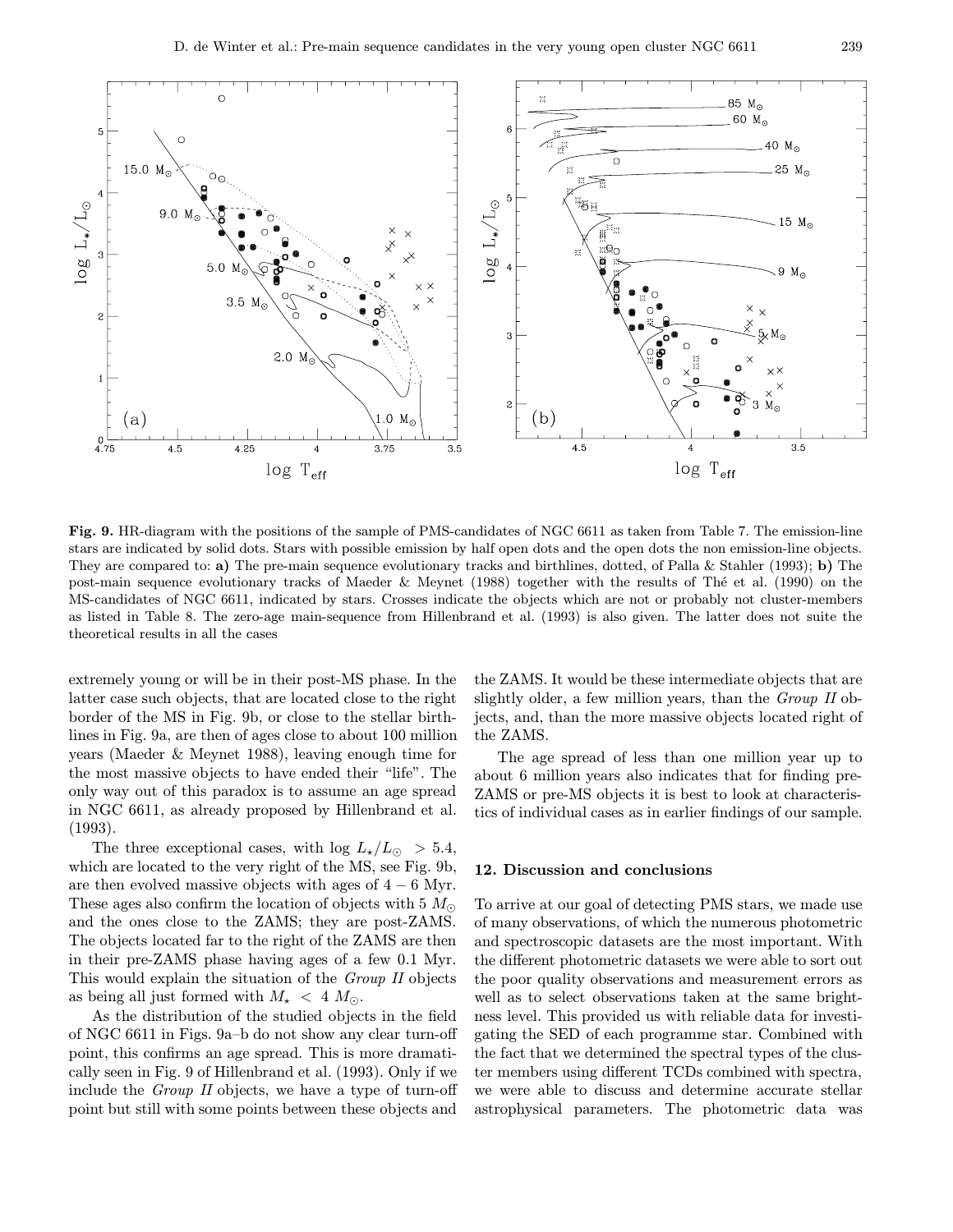dereddened with the use of these parameters and was fitted to an appropriate theoretical Kurucz (1991) model.

A first result of this fitting procedure was the detection of an individual extinction law for each star. We analyzed the extinction laws and concluded that they are not correlated with the stellar spectral type, nor they depend on the location of the star in the cluster field. Indeed, stars located near the central area, do show more often a higher  $R_V$  value, i.e. anomalous extinction. However, the normal and anomalous extinction can sometimes be found in other regions of the cluster as well, and varies from one star to a neighbouring one. The anomalous extinction can, therefore, be explained as being a very local effect or patchy in nature. Possibly, the stellar radiation influences the circumstellar or nearby intracluster material. The finding of individual extinction laws rather than an averaged one for the whole cluster, is in strong contradiction with previous studies. In such studies, the extinction law was based on TCDs. However, as shown by Steenman  $\&$  Thé (1989), an extinction law is not defined by three colours, but it must be determined by using colours from the blue to the near-IR. The approach which makes use of the TCDs to determine extinction laws and or  $R_V$  values is therefore only indicative. Our approach affects the determination of the stellar  $A_V$  and  $V_0$  and hence alters the stellar location in the HRD and conclusions derived from it.

The SEDs are also used to identify peculiarities in the energy distribution of each star. Likewise, we identified weak and strong IR-excesses and even depletions in the dereddened near-IR. The near-IR depletions could be fitted to Kurucz models by taking higher luminosity classes for late type objects, but could also be due to strong absorption bands or observational errors. The weak near-IR excess could be well fitted with anomalous extinction. A strong near-IR excess was found for nine stars. Possible explanations are the detection of circumstellar dust or nearby or background M-type stars, located in the aperture used for the photometry. However, free-free emission, due to the gaseous inner parts of circumstellar material, could not be excluded as the cause of IR-excess.

One of the main PMS characteristics is the occurrence of a near-IR-excess due to thermal dust emission of (a) circumstellar shell(s). Analyzing the temperatures of each near-IR-excess, by comparing them to black-bodies, we concluded that W245, W266, W494 and W605 are the only ones that could have circumstellar dust. The other five strong near-IR emitters have either an M-type companion, need very high  $R_V$  values (very anomalous extinction) or could have a large amount of free-free emission. Checking the programme stars for other PMS characteristics, we noted 29 objects with possible stellar emission lines in their spectra. Of the stars that possibly have a shell around them are W245, W339, W374 and W494 emission line stars. W266, W273 and W299, three other stars with a strong near-IR excess, probably have emission lines. Another PMS characteristic, the variability of

the stellar brightness, could not be analyzed due to an insufficient number of data points for most stars. However, considering the ranges for the stars having a strong near-IR-excess, besides W339 and W494, all have  $\Delta V > 0$ <sup>m</sup>2. Because W339 and W494 are B-type stars, this result is not in contradiction with the results of Bibo  $\&$  The (1991) regarding the variability of PMS stars.

To verify whether we have detected PMS objects, young stars, we have to place them in an HRD. After computation of  $V_0$ , using the individual  $R_V$  value, and  $(B - V)$ <sup>0</sup> for each star, we composed an HRD in which we could identify three stellar groups from their location in this diagram, see Fig. 5. Group I, the early-type stars, are located on or near the MS. Group II consists of stars having a later spectral type, up to late G, whereas *Group* III consist of stars having even a later spectral type or a higher luminosity.

Group III stars are all identified to be foreground objects, due to their low  $E(B-V)$ , their low probability of membership and their location in the HRD, which cannot be explained by stellar evolution considering the probable youth of the cluster. This confirms only part of the conclusion of Chini & Wargau (1990) that the Walker (1961) PMS candidates are all foreground objects.

More interesting are the *Group I* and *Group II* objects. Group I, the early-type stars, coincides with the Hillenbrand et al. (1993) sample which has a cut-off at A0. They are all located near the transformed ZAMS from Hillenbrand et al. (1993), using and confirming the cluster distance of  $2.6 \pm 0.2$  kpc, as derived in Thé et al. (1990). Furthermore, we do not find any stars located to the very right of the MS-band in our pre-MS sample, Fig. 9a. But if we include the MS-sample of The et al.  $(1990)$ , Fig. 9b shows three objects located right of the MS having an age of about 4 − 6 Myr in case they are evolving towards the red-giant phase. Adopting an age of 5 Myr of the cluster (The et al. 1990), we must have located a clear turn-off point at about 25  $M_{\odot}$  in Fig. 9b or Fig. 8 of Hillenbrand et al. (1993). The early-type stars located at the right of the ZAMS, close to the upper stellar birthline, must therefore be younger. If they are still in their pre-MS phase, it is remarkable that they do not show typical HAeBe characteristics.

HAeBe candidates, however, are found among the lower luminosity early-type stars, four have a very strong near-IR emission. Two of these stars have IR-excess temperatures possibly indicative of dust (W245 and W494), the other two, W262 and W273, have excess temperatures of roughly 2500 K, which is an upper limit. We conclude from these findings that the emission line stars W245 and W494 are indeed HAeBe stars. As we noticed, they have the PMS characteristics as mentioned before. W262, without any emission lines, and W273, do show some PMS properties, but must be studied further for their IR-properties. W262 has an IR-excess due to stellar dust and it would be interesting to verify whether the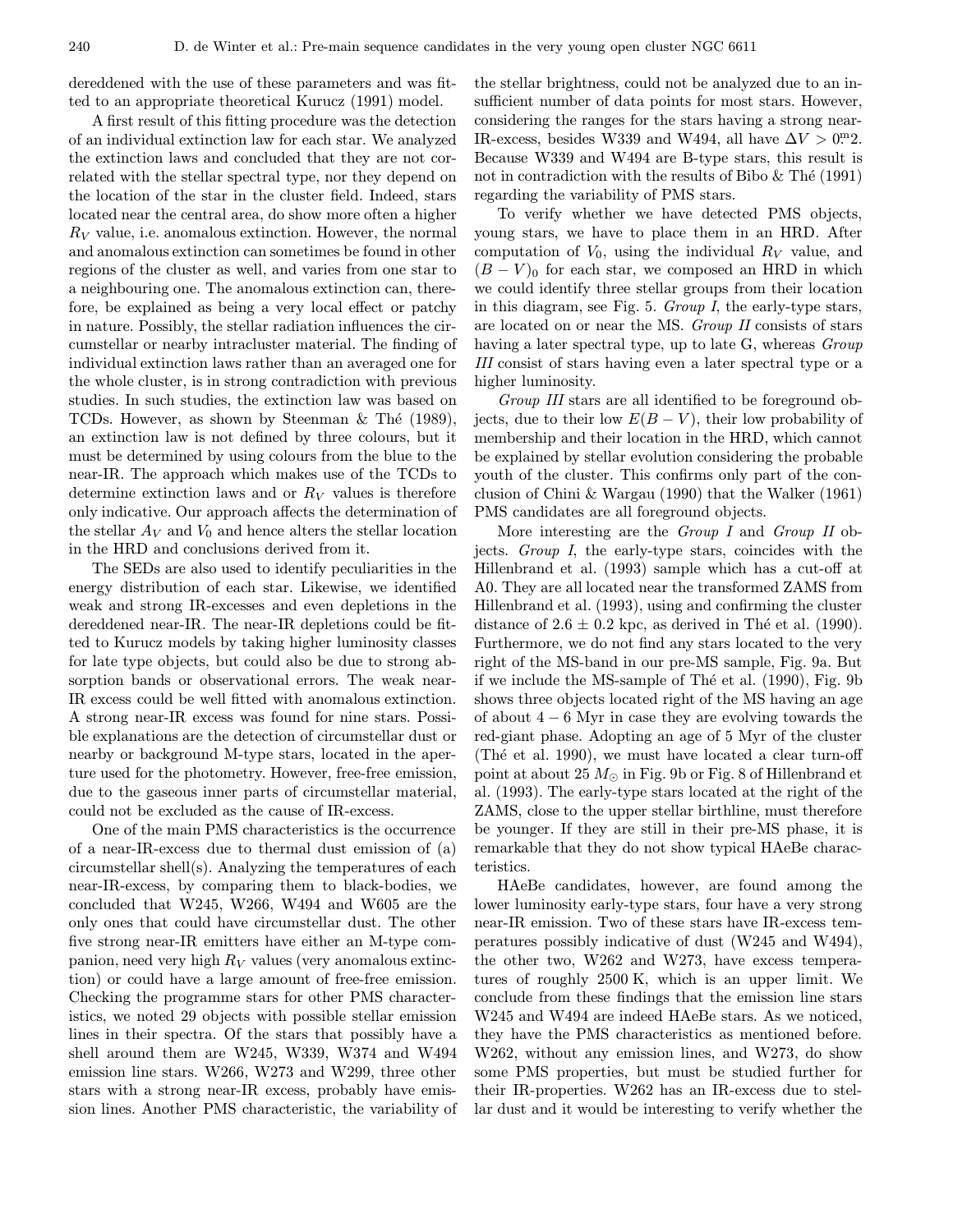spectrum is indeed without any emissions as can be disputed from Fig. 1. The PMS candidates we found are of spectral type B6 or later. Compared to the location right of the ZAMS and the evolutionary tracks of Palla & Stahler (1993) these objects cannot be older than 1 Myr.

The situation is more complex for the *Group II* objects. Some of these stars do fulfill all membership criteria, whereas others do not, see Fig. 5. All have a peculiar near-IR characteristic, W605 and W266 have CS dust emission, the other ones have anomalous extinction laws. Two objects of *Group II* have a very low  $E(B - V)$ , the other four have not. The location of the Group II objects, very close to the stellar birthline with the highest accretion rate, can be explained by the hypothesis that these stars have just been formed. Compared to the calculations of Palla & Stahler (1993), pre-main sequence objects of 3.5 to 5.0  $M_{\odot}$  younger than a few 0.1 Myr can occupy this region of the HR-diagram. Normally, such stars are hardly visible due to their very high  $A_V$  as they are very much embedded in their post-natal cloud. For the stars of Group II we could not find such values of  $A_V$ , except for W213  $(A_V = 4^{\text{m}}3)$ . Due to the fast rate of their formation, there must be an efficient mechanism clearing the post-natal and shell or disk material. If a shell or disk is formed, as proposed by Hillenbrand et al. (1993), this must happen within 1 Myr. Such an effective clearing of the circumstellar environment of the young star supports the hypothesis that at least part of the Group I objects are also in their pre-main sequence phase without showing typical HAeBe characteristics, normally due to circumstellar material.

The mentioned objects of Group I and Group II do fulfill the stellar birthline of Palla & Stahler (1993) for protostars with an accretion rate of  $\dot{M}_{\rm acc} = 10^{-4} M_{\odot}$  $yr^{-1}$ . As these objects must have ages of about a few times 0.1 Myr and do not show evidence of any circumstellar material, it could be that the disk survival time is of an order of  $10^4 - 10^5$  yrs, if a disk is formed from a shell left over at birth, or it seems that the NGC 6611 stars are built up at a faster rate than generally assumed for most known HAeBes.

Objects of different ages are found in NGC 6611, indicating that the sample objects are not coeval. Hence, we conclude that star formation has an age spread. This was also indicated by Hillenbrand et al. (1993), who discovered many embedded objects, probably in formation as they are still optically thick. It would be of high interest to study whether the natal material is enriched and what are its effects on the early stellar evolution compared to the young evolved objects. The effective clearing of the CS environment could then be due to stellar evolution on a shorter time scale due to the presence of an enhanced metallicity.

Note that the "gap" between *Group I* and *Group II* objects can be explained by the differences in age of the cluster population. As the lower-MS objects are about a few Myr, the ones of Group II are significantly younger.

In fact we have an age-gap. However, we have to note the few objects in this part of the HRD as we suffer from an observational cut-off at lower magnitudes and a cut-off in the Hillenbrand et al. (1993) paper at A0. An additional study of objects of A- and F-type stars being in their PMS-phase must be considered as a main follow-up study. Studying these objects, filling the "gap", could give more insight in the theory and understanding of stellar formation and especially the way they become optically visible. Note in this respect the discussion in Hillenbrand et al. (1993) that many emission-line objects in NGC 6611 look like classical Ae/Be type stars rather then having typical HAeBe characteristics. This adds to the confusion of the definitions for these different groups of emission-line objects. The efficient clearing of the dust of the young objects in NGC 6611 could explain why we observe young classical-like Ae/Be type stars.

A possible way to clean the CS environment of young stars could be by the radiation of the already evolved massive early type members of the cluster. Especially as the central part of NGC 6611 is crowded with such objects, the UV radiation field will be very destructive. In this respect the discovery of evaporating gaseous globules (EGGs) by Hester & Scowen (1995) could also well explain our findings as such bodies probably do not contain enough angular momentum to distribute the post-natal material from a shell to a disk-like structure. The impact of star formation by EGGs in this cluster on our results will be discussed in more detail in a forthcoming paper.

Although we have reached our ultimate goal by finding at least three PMS Be-candidates, probably typical HAeBe stars, our main conclusion is that we just started to understand the stellar formation and early evolutionary phases and they appeared to be different and more complex than generally assumed.

## References

- Bibo E.A., Thé P.S., 1991, A&AS 89, 319
- Brand J., Wouterloot J.G.A., 1988, A&AS 75, 117
- Chini R., Krügel E., 1983, A&A 117, 289
- Chini R., Wargau W.F., 1990, A&A 227, 213
- Grinin V.P., Thé P.S., de Winter D., et al., 1994, A&A 292, 165
- Hester J., Scowen P., 1995, NASA Press Release No. 95-190
- Hillenbrand L.A., Massey P., Strom S.E., Merrill K.M., 1993, AJ 106, 1906
- Horne K., 1986, PASP 98, 609
- Jacoby G.H., Hunter D.A., Christian C.A., 1984, ApJS 56, 257
- Johnson H.L., Borgman J., 1963, Bull. Astron. Neth. 17, 115
- Johnson H.L., 1966, ARA&A 4, 193
- Kamp L.W., 1974, A&AS 16, 1
- Koulis C., 1993, Student Dissertation, Univ. of Amsterdam
- Kurucz R.L., 1991, Precision photometry; Astrophysics of the Galaxy, A.G. Davis Philip, A.R. Upgren, K.A Janes (eds.). L. Davis press, Schenectady, New York
- Lub J., Pel J.W., 1977, A&A 54, 137
- Maeder A., Meynet G., 1988, A&AS 76, 411